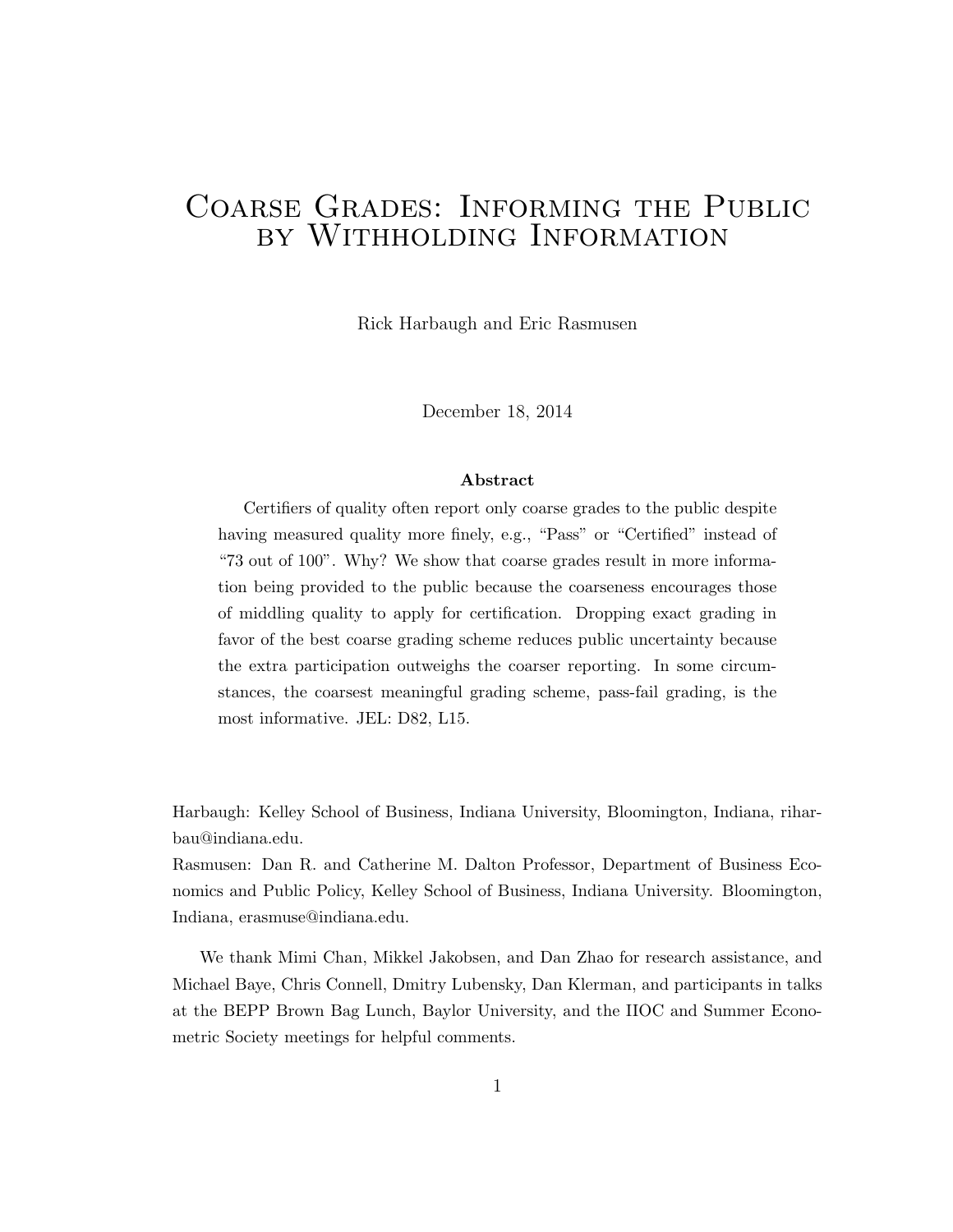Grades are often coarse. Rather than an exact number or rank, a grade is usually only a rough indication of quality, such as a letter grade or even just a binary pass-fail grade. Safety organizations usually certify that a product is safe with a seal of approval that does not indicate whether the product passed tests just barely or by a wide margin. Environmental organizations typically certify environmental quality with a simple "eco-label" rather than revealing the results of their more detailed evaluation. When it comes to reporting the results to the public, they throw away information.

Why this waste of information? An obvious reason is that it costs more to grade finely than coarsely. But this can't be the entire explanation, since the certifier often collects detailed information but refrains from reporting it.<sup>1</sup> When the certifier deliberately reclassifies information with a coarsening filter before reporting the results publicly, coarse grading is more expensive than exact grading, not cheaper.

This coarsening of information is a puzzle since a certifier has an incentive to provide accurate information so as to increase the value of its services to consumers and advertisers. Making coarsening even more of a puzzle, many certifiers are nonprofits with the explicit goal of providing consumers with the best information. For instance, non-profits run most of the numerous eco-label schemes that provide information on products' environmental, health, and social impacts. Of 363 different schemes tracked by *Ecolabelindex.com*, 209 are controlled by non-profits, 59 by industry groups, 53 by governments, and 42 by for-profits.<sup>2</sup>

If a certifier really wants to provide accurate information to receivers, why make the information coarser than necessary? We suggest that the answer often lies in certification being voluntary. In situations such as certification for ecolabels, costly cooperation from the firm is required, and the certifier needs to get

<sup>1</sup>For instance the EnergyStar label requires that a third-party measure energy usage and certify that it is below a threshold, but the label does not indicate the actual energy usage. Similarly, 95% of a product's ingredients must be organic for a product to use the label "organic", but the label does not usually indicate the exact percentage.

<sup>2</sup>We thank Anastasia O'Rourke for providing this information, which is for 2009.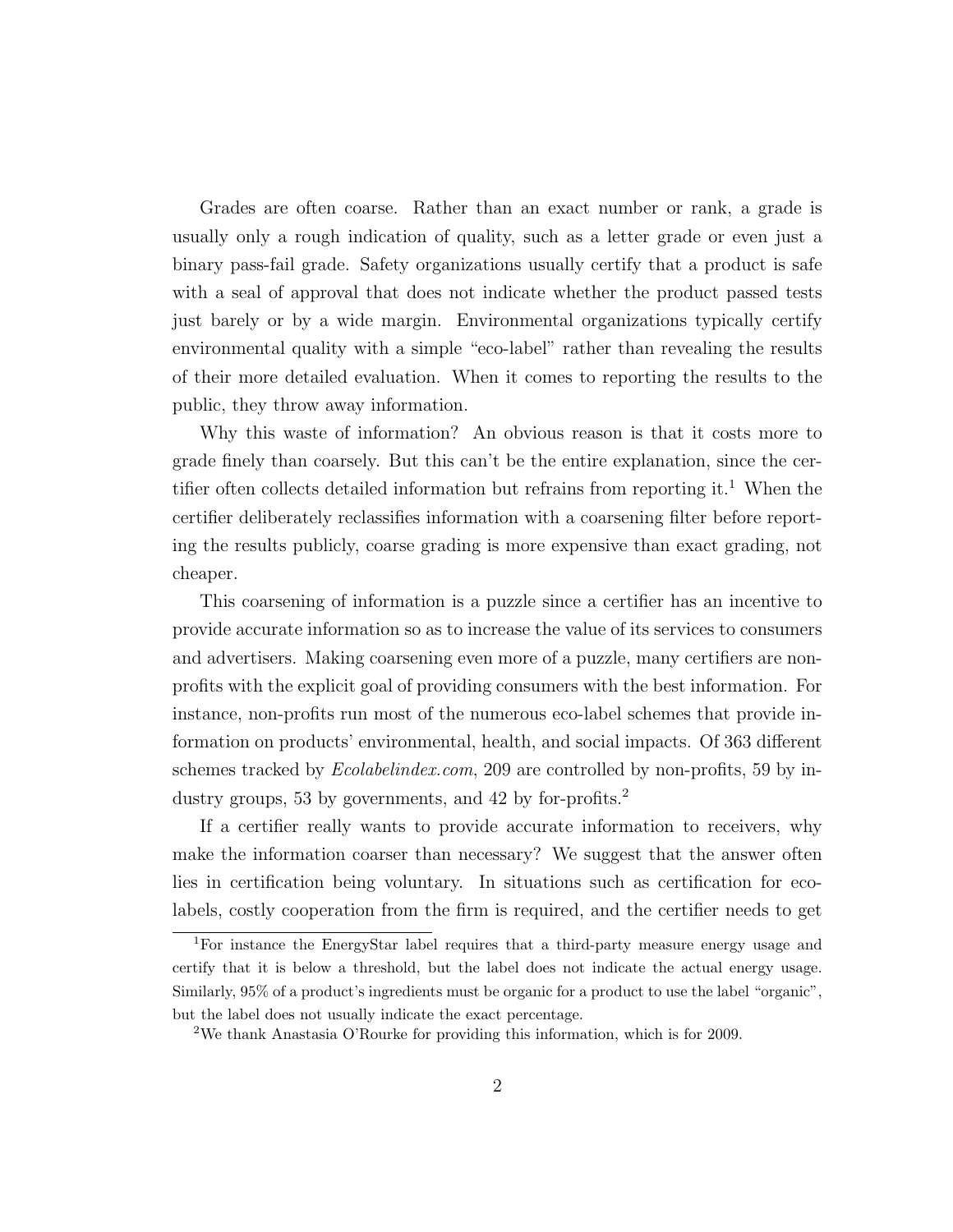the firm to participate. Just as a student would be reluctant to attend a medical school that would publicly rank him as the worst student in his class to earn an M.D.,<sup>3</sup> a firm would not be eager to be stamped with a seal of approval that tells the world it barely passed. Hence, a certifier who wants to maximize information needs to consider how the grading scheme affects the willingness of senders to be certified at all.

Coarsening can increase information by inducing more participation. If the certification grade is coarse, a mediocre type is pooled with better types, so its expected quality conditional on the certification grade is higher than its true quality. Therefore it has more incentive to bear the costs of certification, and participation rises. We show that at the margin the extra information from increased participation outweighs the loss from throwing away information on those that do participate. Hence, in the scheme that maximizes information, the certifier always throws away information. Moreover, under plausible conditions the optimal scheme is maximally coarse: the firm or person being tested simply passes or fails and the exact test scores are never shown to the public.

We show that the optimal scheme is either pass-fail or what we call an "honors" scheme in which senders who are "good enough" to pass remain pooled, while senders at the top are differentiated exactly. Schools do not publicly provide class rank information about most of their graduates, but do publicly honor the valedictorian and other top students. Safety and environmental organizations provide product labels that certify a passing grade, and sometimes also provide public awards that highlight the best achievers. Recommendation letters work the same way: some students or employees won't even ask for a letter, some receive favorable boilerplate letters, and the best receive individuated letters with fine distinctions in commendation.

<sup>3</sup>As an old joke notes, "What do you call someone who graduated from the bottom of their class in medical school? Doctor."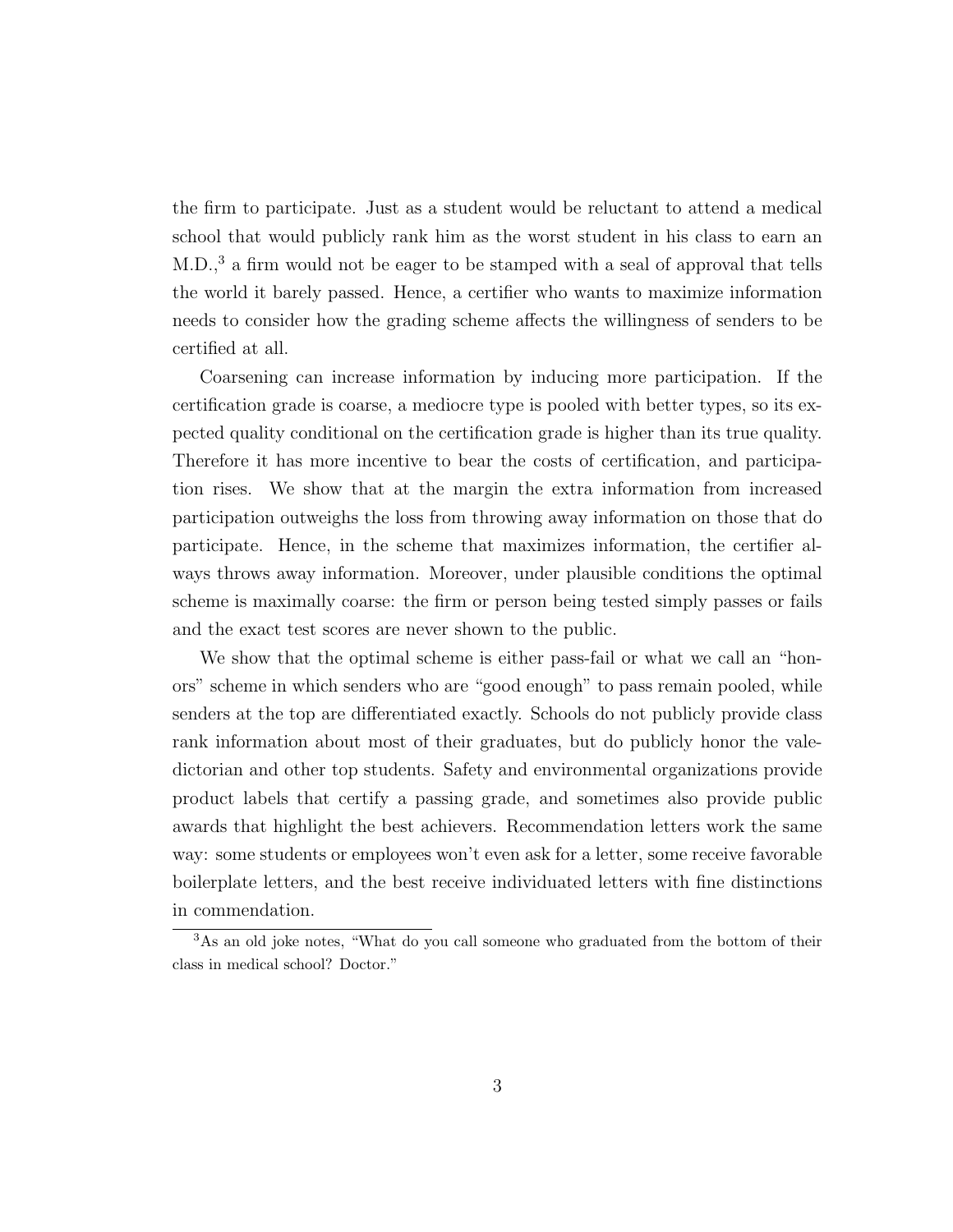

#### Figure 1:

Pass-fail grades for a voluntary label, exact grades for a mandatory label

Since coarseness is used to encourage participation, the model predicts that coarseness is less likely when quality evaluation does not require the cooperation of the sender. Camera companies cannot prevent consumer reviewers at Amazon.com or professional reviewers at CNET from rating their products. Thus, without the need to encourage participation by firms, we should expect product review websites to provide fine information. Indeed, most such websites provide summary measures containing exact numeric scores, fine categorizations, or some combination thereof, and offer immediate access to detailed review information.<sup>4</sup>

We also expect that coarseness is less likely for mandatory labels provided by government agencies. Since they can force firms to provide information about their products, there is no need to encourage participation by clouding the truth. Using the data from Ecolabelindex.com, we found that of the 174 voluntary labels from OECD countries for which grading data could be found, only 5 of them provide exact grades or grades with more than a few levels. In contrast, all 5 of such

<sup>4</sup>Amazon, Yelp, and TripAdvisor report overall quality using star or half-star intervals, and also report exact numeric rankings. CNET provides numeric ratings. The consumer reviews that the ratings and rankings are based on are all linked to. In contrast, certifiers such as Underwriters Laboratory that provide pass/fail labels to participating firms typically treat the exact test results as confidential.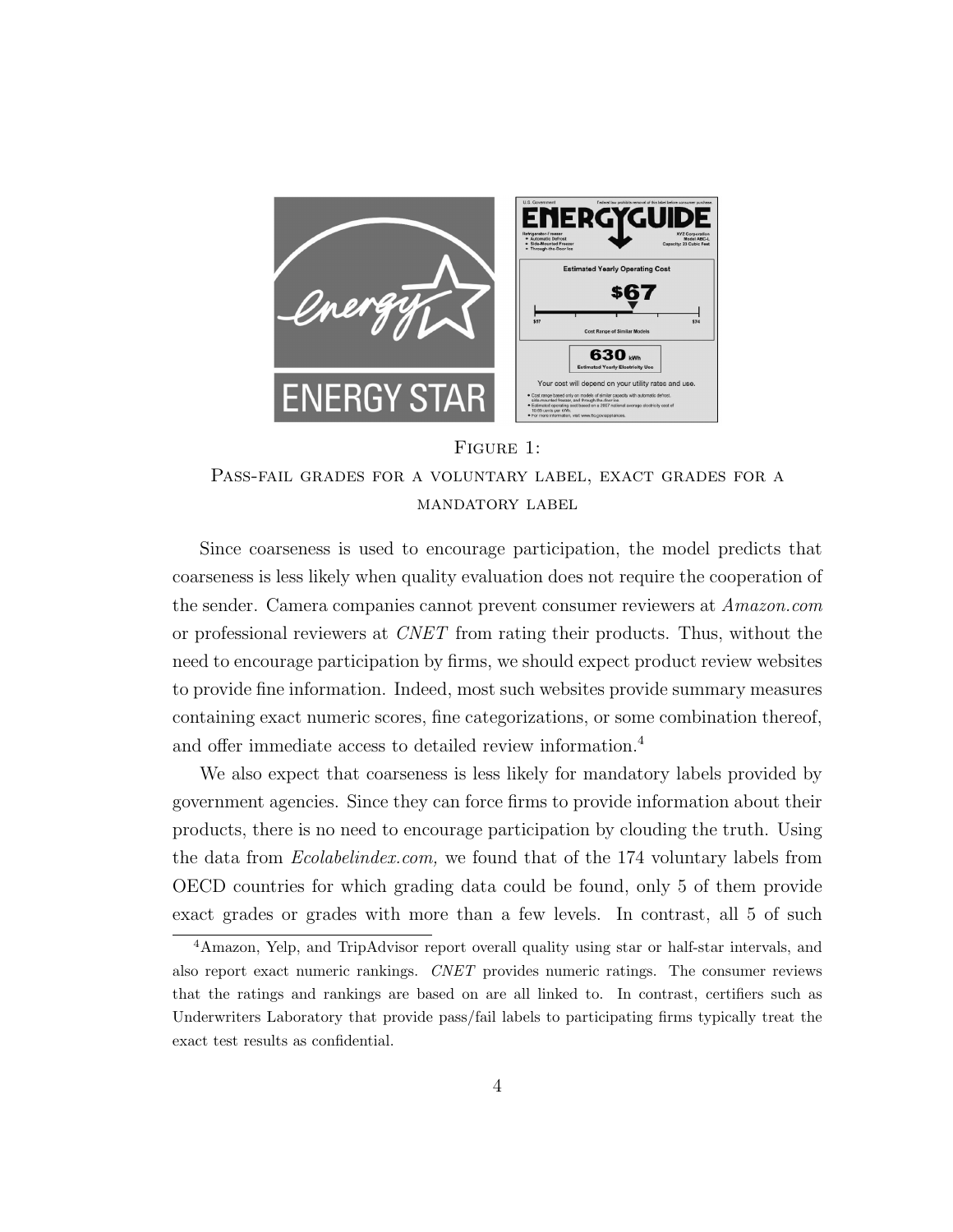mandatory labels provide fine or exact grades.<sup>5</sup> As shown in Figure 1, the US Department of Energy's voluntary "Energy Star" label for home products only indicates that the product has met a certain standard for low energy usage, while the FTC's "EnergyGuide" label that is mandatory for large appliances provides exact information on energy usage and expected energy cost.

Our results help fill a significant gap in the literature. Lizzeri (1999) and others show how a certifier trying to maximize his own profits from charging for certification can do so by reporting product information coarsely. Ostrovsky & Schwarz (2010), Gentzkow & Kamenica (2011) and others show how a certifier seeking to maximize perceived sender quality (and hence the payoffs of senders) can often do so by reporting information coarsely. Considering the three different parties involved in certification — certifiers, senders, and receivers — the existing literature assumes that the certifier acts to maximize either his own benefit or the benefit to senders, while we assume that the certifier acts to maximize the information benefit to receivers. Our assumption would seem particularly unlikely to lead to coarse grading, but we find the same general result that the certifier injects some coarseness into his grading. In the last section of this article we will say more about these and other papers.

## 1 The Model

A sender (e.g., a firm selling a product) has exogenous quality q that is randomly distributed with full support on  $[0, 1]$  according to distribution function  $F$  with an analytic density function  $f^6$ . The realization of q is the sender's private information. A certifier (e.g., an NGO) chooses a grading scheme  $m(q)$ , a function that

<sup>5</sup>We do not analyze these differences formally. As indicated by a referee, there is an important endogeneity issue in that governments might be more likely to adopt mandatory schemes when the quality variable of interest is more easily measured.

 $6$ The unidimensional quality measure may be a weighted score based on multiple attributes. In some cases, such as testing for the presence of hazardous chemicals, failure on any one attribute is sufficient to award a failing score. Our model is not appropriate for such cases.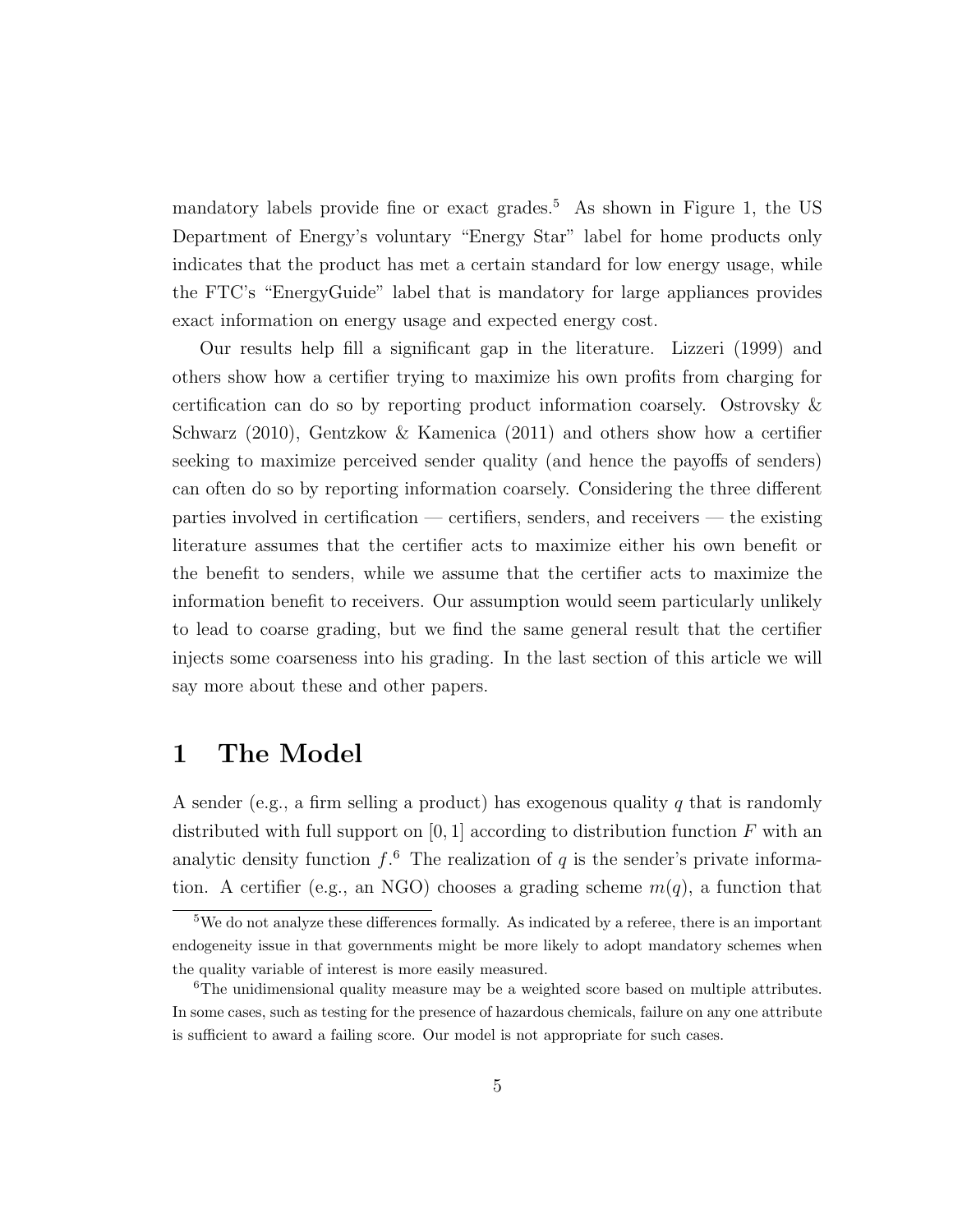maps quality q to message  $m<sup>7</sup>$ . If the sender applies for certification, the certifier measures quality perfectly and reports message  $m$  based on the grading scheme. If the sender chooses not to apply for certification, the certifier reports the message  $m =$  "uncertified". An application costs the sender a fixed amount  $c > 0$  in time and trouble. A receiver (e.g., a consumer) updates his estimate of quality  $E[q|m]$ based on the prior distribution  $F$  and the equilibrium meaning of  $m$ .

Given a certification scheme, the sender chooses the maximum of  $E[q|m] - c$ from applying for certification and  $E[q]'$  *uncertified*" from not applying. The certifier chooses a grading scheme to best inform the receiver in the sense of minimizing the expectation of a differentiable loss function  $L (q, E[q|m])$ .<sup>8</sup> We assume that L is convex in q with  $L(q,q) = 0$  and that expected loss over  $q : m(q) = m'$  is minimized at  $E[q|m']$ .

The certifier's loss function could capture a preference for providing accurate information, a reputational incentive to do so, or a concern for consumer welfare. For instance, in a unit demand framework, when actual quality is lower than expected quality the consumer mistakenly purchases the good, and when it is higher the consumer mistakenly does not purchase it, so more accurate information reduces these losses.<sup>9</sup> In Section II's examples we will use the mean-squared error loss function  $L = (q - E[q|m])^2$ .

<sup>7</sup>To reduce verbiage, we will ignore schemes that differ only on sets of zero mass, e.g., a scheme that reveals the quality of any sender who applies except that it pools types  $q = .8$  and  $q = .83$ . or a pass-fail scheme in which types  $q > .6$  pass as opposed to a scheme in which types  $q \geq .6$ pass. These schemes cannot be better (or worse) than ones we discuss, since the effect a zero mass of senders.

<sup>&</sup>lt;sup>8</sup>It does not matter whether there is just one certifier or many. Since the goal of a certifier is to maximize information to consumers, it will not engage in competition that worsens information, e.g., by providing exact grading to firms with very high quality to draw them away from (and destabilize) a pass-fail certifier.

<sup>&</sup>lt;sup>9</sup>A quadratic loss function is directly assumed in most of the strategic information transmission literature following Crawford  $\&$  Sobel (1982), and behaviorally equivalent assumptions are widely used as the default case in signaling (e.g, Spence, 1973), persuasion (e.g., Milgrom, 1981), and certification games (e.g., Lizzeri, 1999).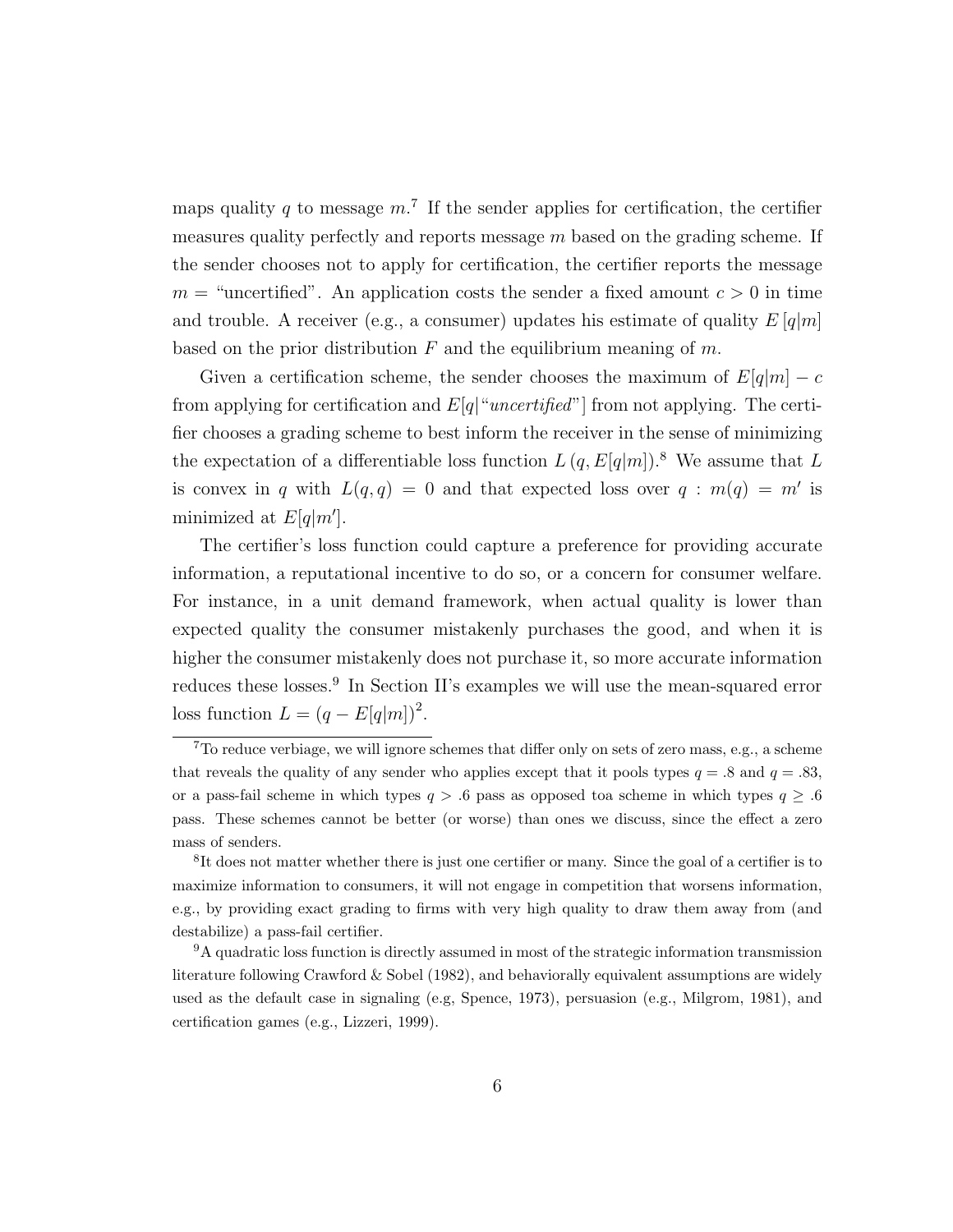Our equilibrium concept is Perfect Bayesian Equilibrium, so given any grading scheme, receiver beliefs must be consistent with sender choices and follow Bayes Rule and sender choices must be best responses to receiver beliefs. If for a given grading scheme and cost c, there exists an equilibrium in which any positive measure of sender types applies for certification, we call that scheme feasible. We ignore degenerate pessimistic non-certification equilibria in which the receiver never expects the sender to certify its quality, and the sender never certifies because if he does, the receiver punishes unexpected certification with unfavorable off-equilibrium-path beliefs.



FIGURE 2:

True quality and consumer estimated quality under different grading schemes

We allow for any grading scheme in which the certifier is "fair", assigning the same grade to firms of identical quality (which excludes mixing on his part). Three schemes will be of particular interest: exact, pass-fail, and honors.<sup>10</sup> In Figure 2(a)'s exact grading scheme the product's quality is exactly revealed, with message  $m = q$ . Under exact grading, there will exist a quality level x such that all types  $q \geq x$  have sufficient incentive to be certified, as we will explain below, but types below  $q = x$  will not be certified. Since types  $q \geq x$  are exactly revealed, the expected loss under exact grading consists of the loss from misestimating the

 $10$ In all of the schemes we assume the same certification cost c for all firm types and that the sender pays it. A referee suggested that the certifier might reimburse senders depending on their quality while maintaining a balanced budget, but we have excluded that possibility.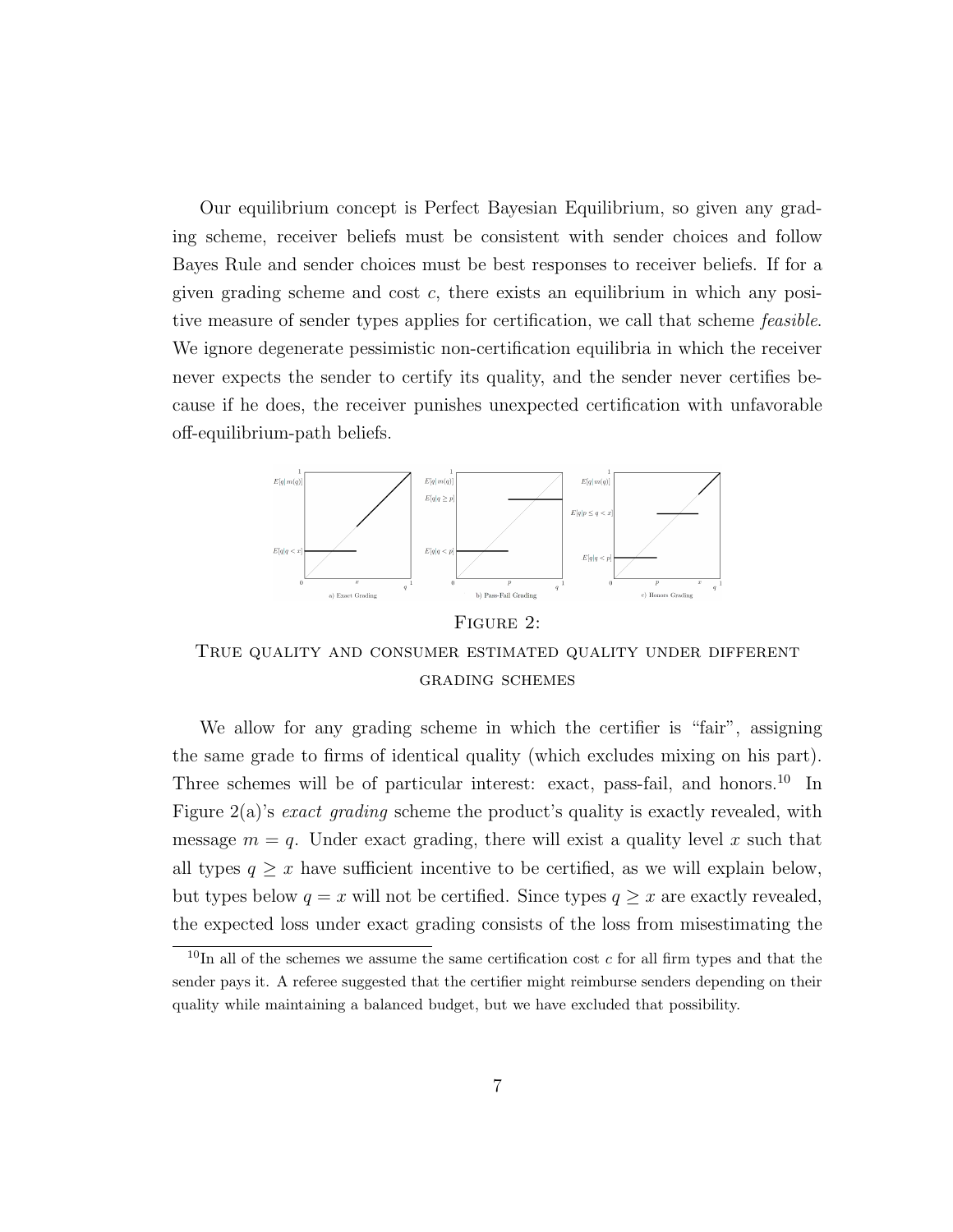quality of the uncertified senders in the quality interval  $[0, x)$ :

$$
EL_{exact} = \int_0^x L(q - E[q|q < x]) f(q) dq + \int_x^1 (0) f(q) dq. \tag{1}
$$

If a scheme is not exact then it is coarse: the exact quality of at least some product types is not revealed. We will later show that one of two coarse grading schemes, pass-fail or honors, will turn out to be optimal depending on the circumstances. Figure 2(b)'s pass-fail grading is the coarsest possible meaningful grading scheme. The message is  $m =$ "uncertified" if  $q \leq p$  and  $m =$ "pass" if  $q > p$ <sup>11</sup> Assuming that p is set so all types  $q > p$  have sufficient incentive to be certified, the expected loss from pass-fail grading is

$$
EL_{pass-fail} = \int_0^p L(q - E[q|q \le p]) f(q) dq + \int_p^1 L(q - E[q|q > p]) f(q) dq. \tag{2}
$$

The other optimal coarse grading scheme is Figure  $2(c)$ 's *honors grading*, which sets a standard  $x$  above which quality is revealed exactly but also divides types below h into two groups by a passing standard p. If  $q \leq p$  then  $m = \text{``uncertified''},$ if  $p < q < h$  then  $m = \text{``pass''},$  and if  $q \geq h$  then  $m = q$ . Assuming that p and h are set so that all types  $q > p$  have sufficient incentive to be certified, the expected loss from honors grading is

$$
EL_{honors} = \int_0^p L(q - E[q|q \le p]) f(q) dq + \int_p^h L(q - E[q|p < q < x]) f(q) dq + \int_h^1(0) f(q) dq.
$$
\n(3)

For a scheme to be called "honors" we require strict inequalities:  $p < h$  to distinguish it from exact grading, and  $h < 1$  to distinguish it from pass-fail grading. In all three grading schemes, the certifier reports "uncertified" for a sender who fails to meet the certification standard, so such senders are pooled with senders who

<sup>&</sup>lt;sup>11</sup>Alternatively, the certifier could send the message "fail", but in equilibrium low-quality firms will not apply so a "fail" grade is off the equilibrium path. Farhi, Lerner & Tirole (2013) show that revealing whether a firm tried to be certified but failed can be important when firms are uncertain of their own type, but that is not the case in our model.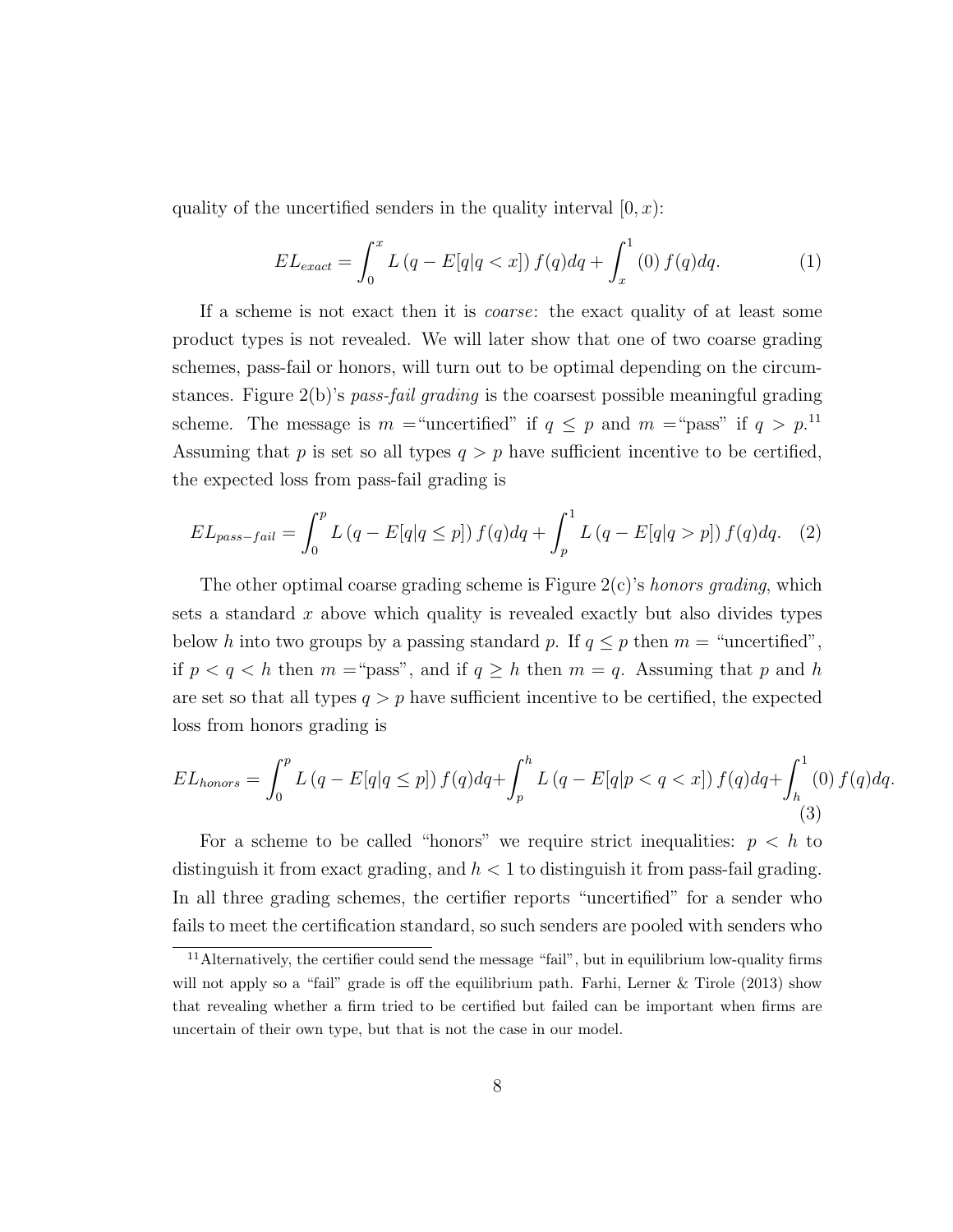do not apply. This assumption is unimportant to the results, since in equilibrium a low-quality sender knows that in advance that he would fail, and so does not incur the cost c to be certified.

## 2 Why Coarseness Helps

In this section we will use examples based on specific quality densities  $f$ , the linear profit function  $\pi$ , and the quadratic loss (mean squared error) function  $L (q - E[q|m]) = (q - E[q|m])^{2}$  to make three points. Figure 3(a)'s uniform density will show how coarse grading can improve on exact grading by increasing participation. Figure 3(b)'s falling triangle density will show how pass-fail grading can surpass not only exact grading but honors grading too. Figure  $3(c)$ 's rising triangle density will show that coarse grading can be feasible when exact grading is not. These "can happen" examples will build the intuition behind Section III's propositions for broad classes of distributions and more general loss functions.



Figure 3:

Optimal grading schemes for different distributions of product QUALITY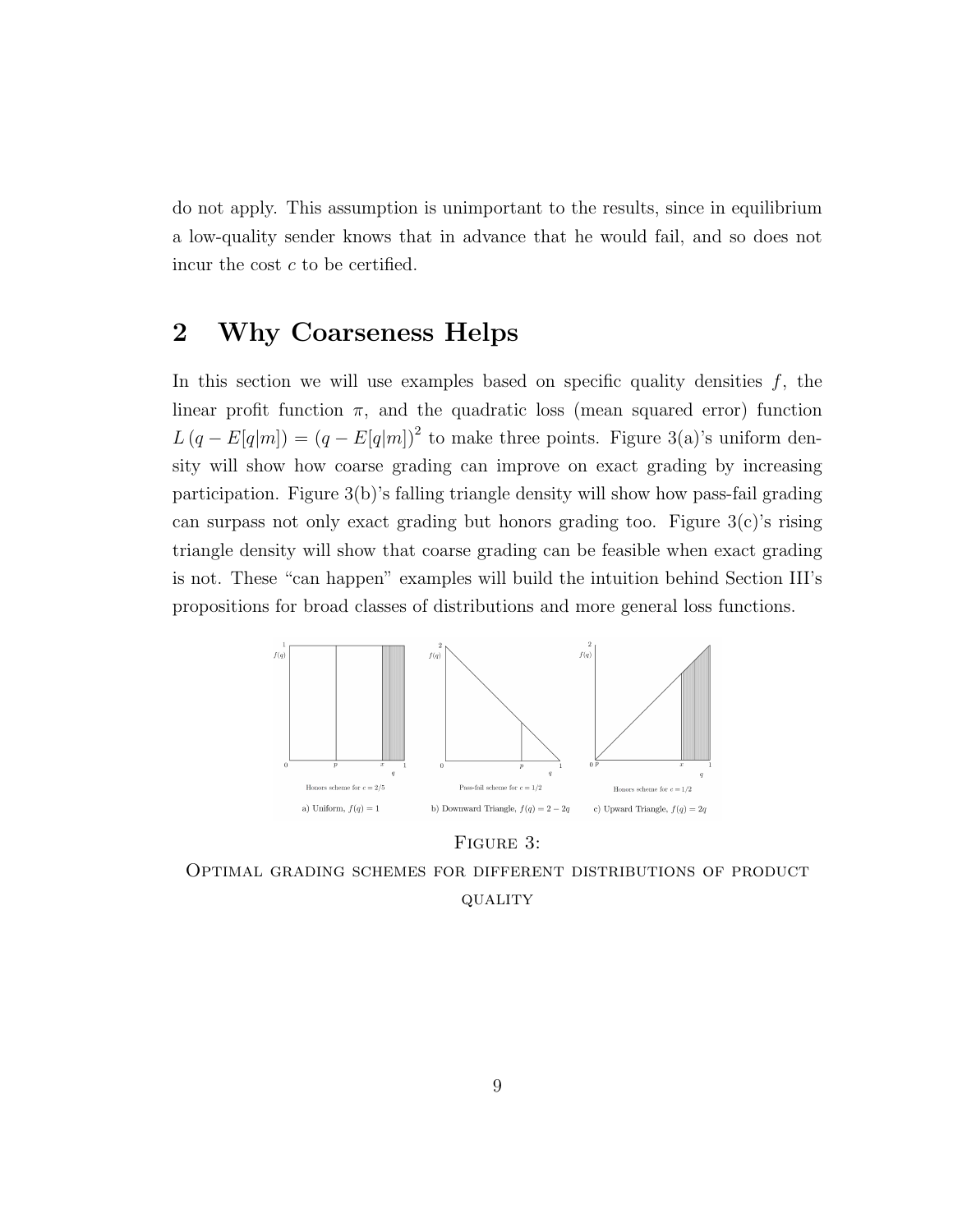## 2.1 Coarse Grading Can Increase Information by Increasing Participation

Suppose that the quality density f is uniform, as in Figure 3(a), and consider Figure 2(a)'s exact grading scheme. The sender's payoff  $(q - c)$  from certification is increasing in q, so some type  $q = x$  has the least incentive to be certified. Since the payoff from not being certified is  $E[q]q < x$  =  $x/2$ , type  $q = x$  is just indifferent between being certified and not if  $x-c = x/2$ , so  $x = 2c$ . Thus, for a quadratic loss function, the expected loss (mean squared error) is  $EL_{exact} = \int_0^{2c} (q - c)^2 dq = \frac{2}{3}$  $rac{2}{3}c^3$ for the feasible range  $c \leq 1/2$ . As shown by Figure 4(a)'s "Exact" line, exact grading is perfectly informative as c approaches 0, since x also approaches 0. It is completely uninformative as c approaches  $1/2$ , since x approaches 1.

Now consider pass-fail grading. For the uniform density,  $E[q]q \in (p, 1]$  –  $E[q|q \in [0,p]] = (1+p)/2 - p/2 = 1/2$ , so any value of the cutoff p is feasible as long as  $c \leq 1/2$ . The most informative cutoff under a symmetric convex loss function such as the quadratic is  $p = 1/2$ , which from equation (2) has expected loss  $EL_{pass-fail} = \int_0^{1/2} (q - 1/4)^2 dq + \int_{1/2}^1 (q - 3/4)^2 dq = \frac{1}{48}$  in the feasible range. As seen from Figure 4(a)'s "P-F" line, pass-fail grading provides more information to receivers than exact grading when c is large enough that few types will be certified under exact grading. Although pass-fail grading provides only noisy information, more middling types are willing to be certified since they can pool with high types, and the extra information on these types more than compensates for the extra noise.

Pass-fail grading does better than exact for high c, but honors grading does even better. Honors grading cuts region  $[0, x)$  in two using the passing standard p. Suppose we set  $h = 2c$  instead of  $x = 2c$ , and set  $p = c$ , so the lower region is divided evenly. Types in the exact region  $q \geq h$  now have more incentive to be certified, rather than look like a bad type who can't even pass. Types in the new pass region gain  $E[q|q \in (p,h)]-E[q|q \in [0,p]] = (p+h)/2-p/2 = h/2$  from passing so at  $h = 2c$  this gain just covers the certification cost. Therefore all types  $q \geq$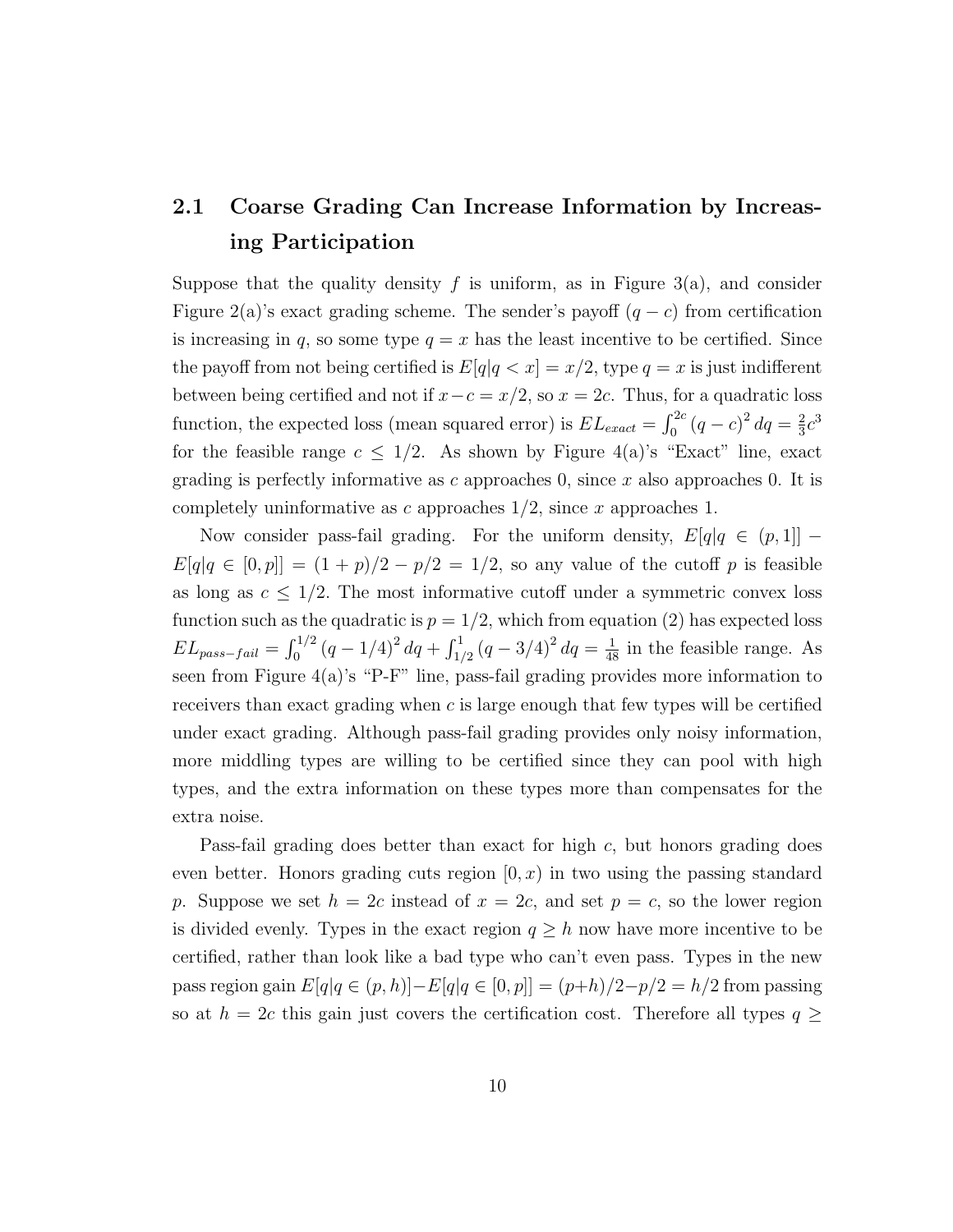$p = c$  will participate and  $EL_{honors} = \int_0^c (q - c/2)^2 dq + \int_c^{2c} (q - 3c/2)^2 dq = \frac{1}{6}$  $\frac{1}{6}c^3$ as shown by Figure  $4(a)$ 's "Honors" line. By allowing for more participation and continuing to provide exact information on high types, honors grading outperforms both exact and pass-fail grading.

This result that coarse grading — either pass/fail or honors — is better than exact grading will be shown to hold generally in Propositions 1 and 2.

### 2.2 Pass-Fail Grading Can Be Most Informative

Honors grading is more complex than pass-fail, but not necessarily better. Consider Figure 3(b)'s falling triangle density  $f = 2 - 2q$ , which has the property that the gain from passing,  $E[q|q \in (p,h)] - E[q|q \in [0,p]] = \frac{2}{3} \left( \frac{h}{2-p} \right)$  $\frac{h}{2-p}$ , increases in p. Consider pass-fail grading, so  $h = 1$ , and first suppose that the certification cost c is low. When c is low, p can be set to divide the region  $[0, 1]$  to minimize expected loss without the participation constraint being binding. In particular, from minimization of (2), the best division is at  $p = \frac{3}{2} - \frac{1}{2}$ 2 √  $5 \approx 0.382$ , which is feasible for  $c < \frac{1}{3}\sqrt{5} - \frac{1}{3} \approx 0.412$ . Within the range  $c \in [0, .412]$  there is slack √ in the pass-fail participation constraint for those types that apply; the types near  $q = 1$  can be exactly revealed and  $p \approx 0.382$  is still optimal and feasible. Thus, as with the uniform density, the certifier can do even better by using honors grading. This is seen in Figure  $4(b)$ , where for low c, honors grading reduces expected loss relative to pass-fail grading.



FIGURE 4:

Expected Loss (MSE) vs. Application Cost for different schemes and distributions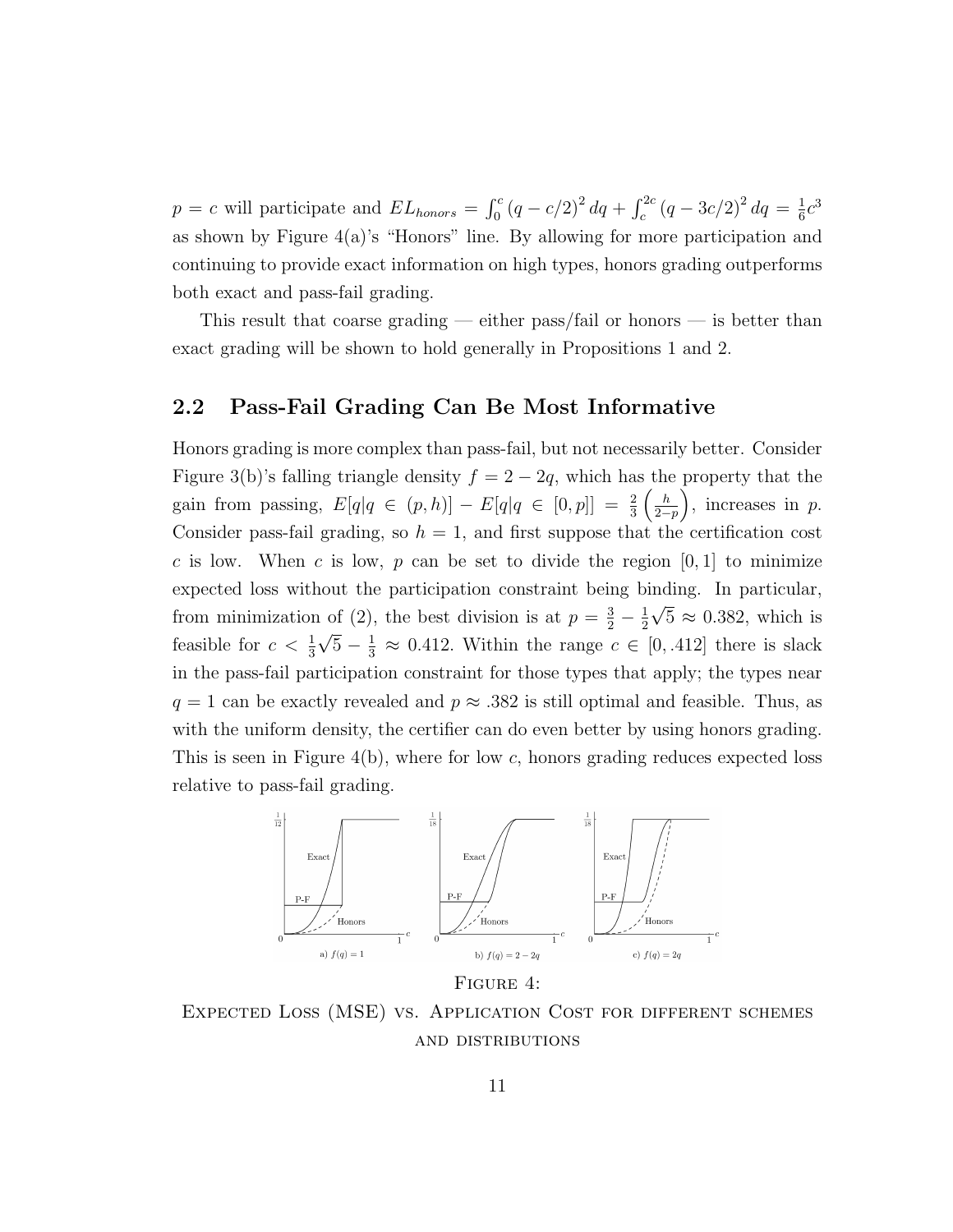As c rises the participation constraint becomes binding. The gain from passing is increasing in the cutoff  $p$ , so  $p$  will have to be set higher to ensure participation. If h falls from  $h = 1$  to  $h < 1$ , to have honors grading the gain from passing must fall, so  $p$  will have to be set even higher to ensure participation, to some value  $p' > p$ . Honors grading is no longer "for free" as with the uniform density; it comes at a tradeoff. It provides more information on types  $q \in [h, 1]$ , who are exactly revealed, and on types  $q \in (p', h)$ , who are in a smaller pooling group, but less information on uncertified types  $q \in [0, p']$ , who form a larger pooling group. If  $c$  is such that the uncertified group is already sufficiently large, the information loss from additional noise about the group dominates and the expected loss rises. Figure 4(b) shows this. For  $c \gtrapprox .412$ , the optimal honors grading scheme has h arbitrarily close to 1, which is equivalent to pass-fail grading.

This result that pass-fail grading can be most informative will be generalized and extended in Proposition 3.

## 2.3 Coarse Grading Can Be Feasible When Exact Grading Is Not

So far we have concentrated on how coarse grades can increase participation by more types and thereby increase informativeness. We now focus on feasibility. When can a scheme induce any participation at all? For the uniform density the schemes induce different amounts of participation, but all of them can induce at least some participation for  $c < 1/2$ , as in Figure 4(a). Similarly, for the falling triangle density each scheme is feasible if  $c < 2/3$ , as in Figure 4(b).

As an example of how coarse grading can be feasible when exact grading is not, consider Figure 3(c)'s rising triangle density,  $f(q) = 2q$ . Under exact grading, the gap  $x - E[q]q < x$ ] =  $x - 2x/3 = x/3$  reaches a maximum of 1/3 at  $x = 1$ , so exact grading is feasible for  $c \leq 1/3$ . Under pass-fail grading, the gap  $E[q]q >$  $[p] - E[q] \leq p$  =  $\frac{2}{3} \left( \frac{1}{1 + p} \right)$  $\frac{1}{1+p}$  is decreasing in p and converges to a maximum of 2/3 as p approaches 0. Therefore, pass-fail grading is feasible for  $c \leq 2/3$ . Since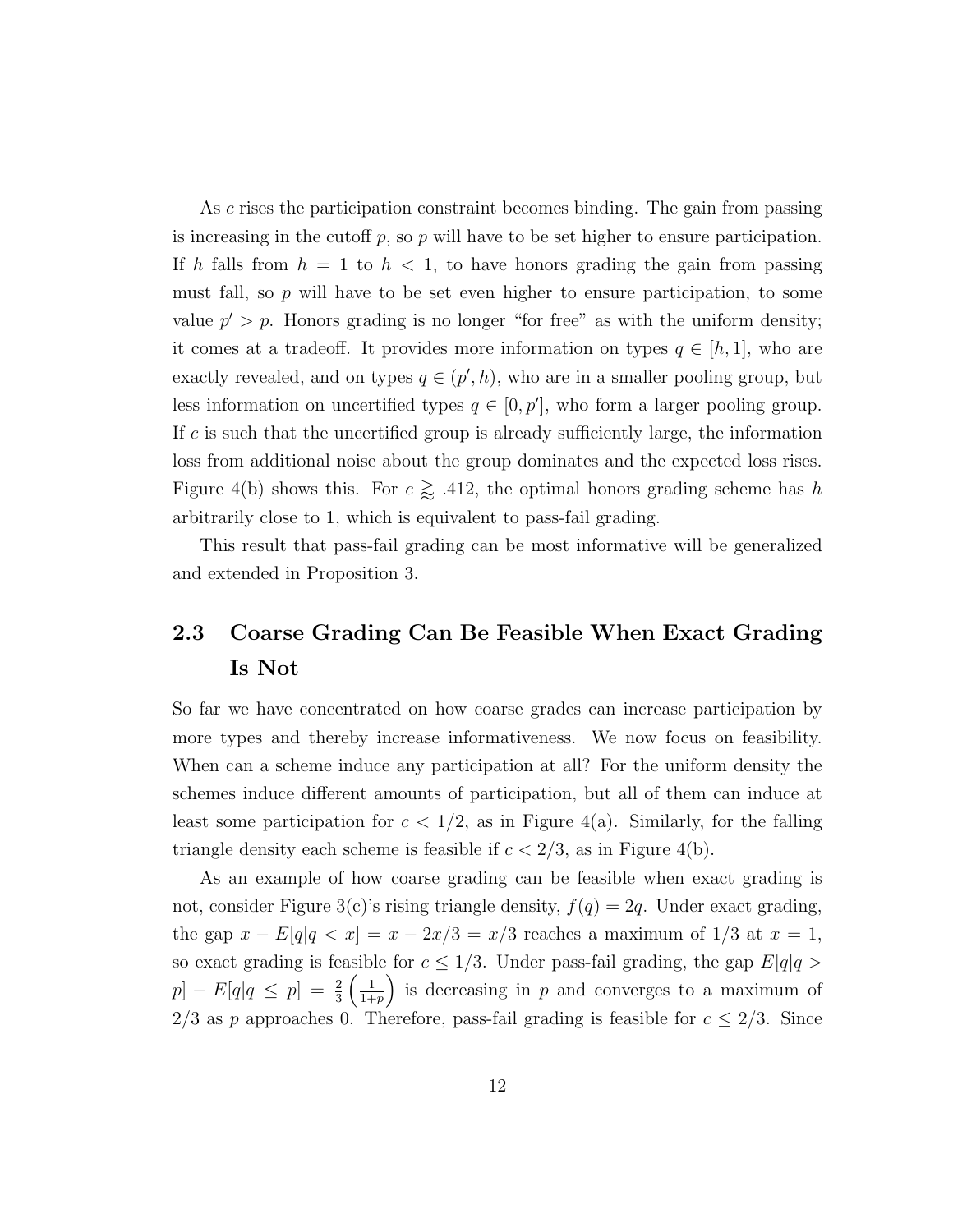honors grading can use an h arbitrarily close to 1, honors grading is also feasible for  $c < 2/3$ .

This result on the greater feasibility of coarse grading will be generalized and extended in Proposition 4.

# 3 Propositions for General Distributions of Quality

The above analysis compared the informativeness and feasibility of the exact, passfail, and honors grading schemes for particular distributions and the quadratic loss function. We now generalize our analysis to include any grading scheme for any quality density  $f$  and any loss function  $L$  meeting the conditions in the description of the model.

Properties of means of a distribution above or beneath a cutoff point are central to the analysis. Section II's examples implicitly showed this and we will see it generally in this section. The crucial values are the upper mean above the cutoff  $(A(q))$ , the lower mean below the cutoff  $(B(q))$ , and the gap between the upper and lower means. The first two Properties below are standard (see Bagnoli and Bergstrom, 2005), while the last two strengthen the monotonicity and quasiconvexity results in Jewitt (2004). The properties are proven in the Appendix. Figure 5 illustrates how the means change with  $q$  in one particular example.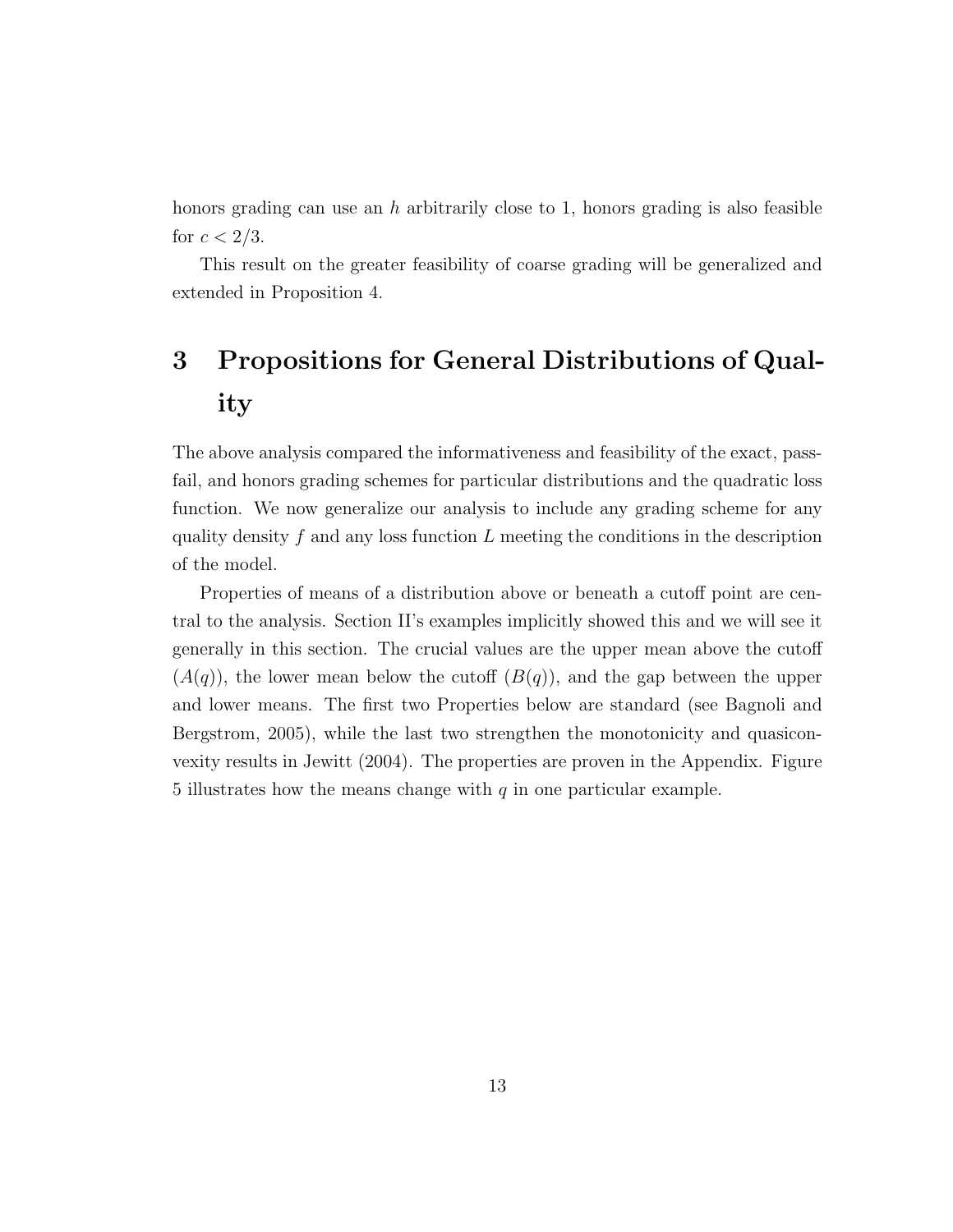

FIGURE 5:

How the Lower and Upper Means and Their Derivatives Change As THE CUTOFF RISES

Properties of Upper and Lower Means Suppose density  $f(q)$  is analytic<sup>12</sup> with support on  $[q, \overline{q}]$  and define  $A(t) \equiv E[q|q \ge t]$ ,  $B(t) \equiv E[q|q \le t]$ . Then

(i) For any f,  $A' > 0$  and  $B' > 0$ .

(ii) For strongly<sup>13</sup> logconcave f,  $A' < 1$  and  $B' < 1$ .

(iii) For strongly decreasing  $f, A' \geq 1/2 \geq B'$  (for strongly increasing f,  $A' \leq$  $1/2 \leq B'$ ) with at least one inequality strict.

(iv): For strongly quasiconcave  $f(q)$ , the gap  $A(t) - B(t)$  is strictly quasiconvex and in particular is strictly increasing iff  $f(q)(E[q] - q) > 1/2$ , strictly decreasing iff  $f(\overline{q})(\overline{q} - E[q]) > 1/2$ , and strictly decreasing then increasing otherwise.

 $12A$  function is analytic iff it is locally given by a convergent power series. All analytic functions are infinitely differentiable.

<sup>&</sup>lt;sup>13</sup>Following Ginsberg (1973), we say a differentiable function  $f(x)$  is *strongly* increasing if  $f' > 0$  for all x. It is *strictly* increasing if  $a > b$  implies  $f(a) > f(b)$ .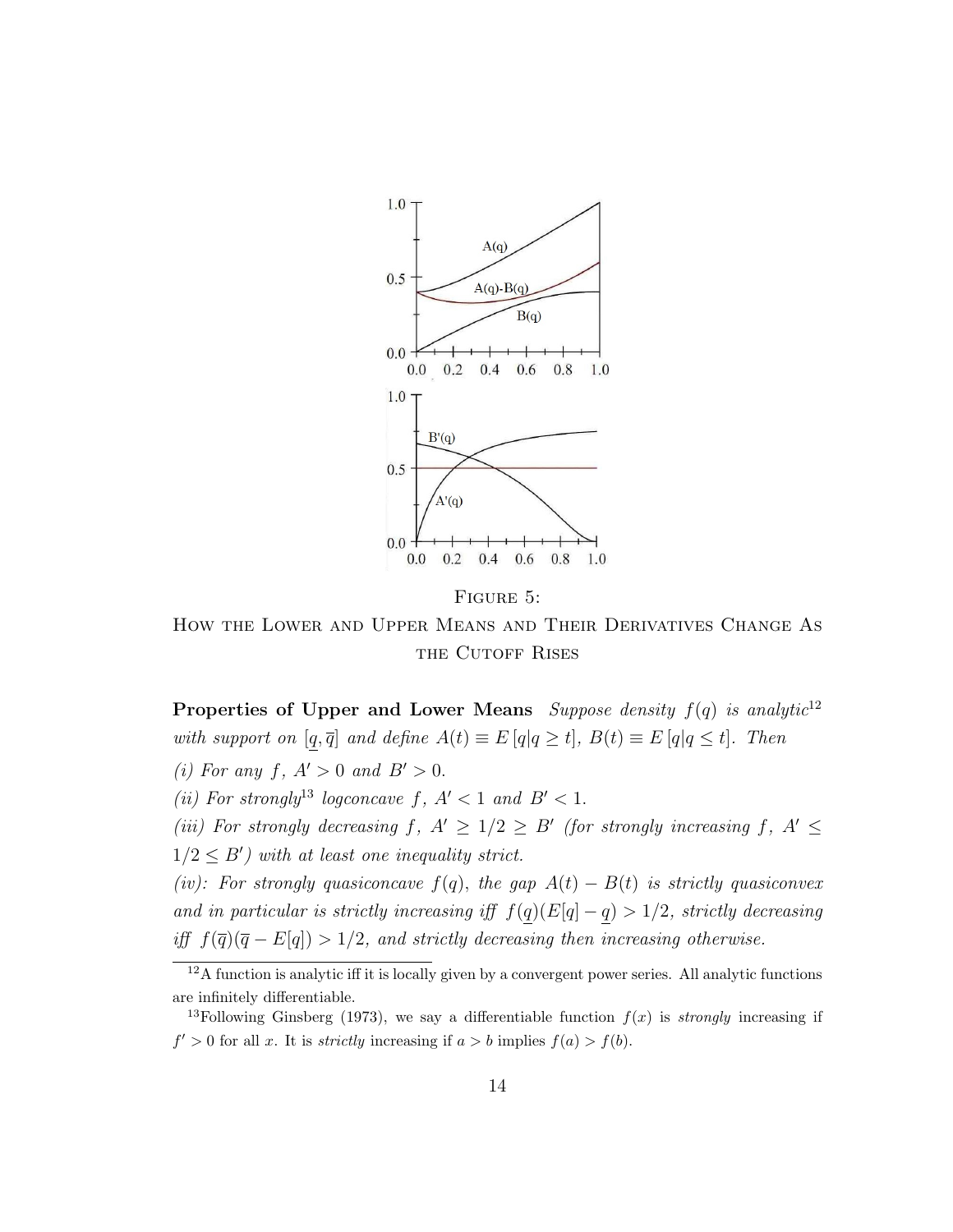As the cutoff t rises, some types who are below average in the upper region are shifted into the lower region where they are above average, so the means A and B of both the upper and lower regions rise as seen in Property  $(i)$ .<sup>14</sup> For exact grading we need to know more specifically how the gap  $t-B$  changes and for passfail grading we need to know more specifically how the gap  $A-B$  changes.<sup>15</sup> From Property (ii), if the density does not increase in slope too rapidly, then the upper and lower means do not rise too rapidly as the cutoff rises. In particular the result  $B' < 1$  tells us that if there is a cutoff t such that all types above that cutoff are exactly graded  $(x = t)$ , then raising t increases the mean of the uncertified region B at a rate slower than 1. Hence the gap  $t - B$  between the marginal type who is graded exactly and the average quality of the uncertified pool is increasing in t. Since this is the maximum the marginal type will pay to be certified, the cutoff for the most informative feasible exact grading scheme increases with certification costs c when f is logconcave.<sup>16</sup> Most standard densities and all of our examples are logconcave (see Bagnoli and Bergstrom, 2005), so finding the most informative exact grading scheme is straightforward.

Property (iii) implies that for f increasing  $A' < B'$  and for f decreasing  $A' > B'$ , which is Jewitt's monotonicity result that for monotonic f the gap  $A-B$  is monotonic in the opposite direction. A decreasing density puts relatively more mass at the lower end of each region, so a rise in  $t$  has more impact on the upper mean and the gap rises, and the reverse for an increasing density. Monotonicity implies that the maximum gap is at either end of the support, so for a sufficiently high cost of certification the pass standard  $(p = t)$  will be set either very high as in Figure 3(b), or very low as in Figure 3(c). Property (iv) implies Jewitt's quasiconvexity result that for strictly quasiconcave densities (i.e., unimodal densities,

<sup>&</sup>lt;sup>14</sup>As the old joke says: "Professor Smith moved from Upstate U. to Downstate U., thus raising the quality of both."

<sup>&</sup>lt;sup>15</sup>The gap between upper and lower means is also central to binary signaling games (e.g., Benabou & Tirole 2006, 2011).

 $16B' < 1$  holds more generally for F logconcave. The result  $A' < 1$  for f logconcave is the standard decreasing mean residual life result from reliability theory.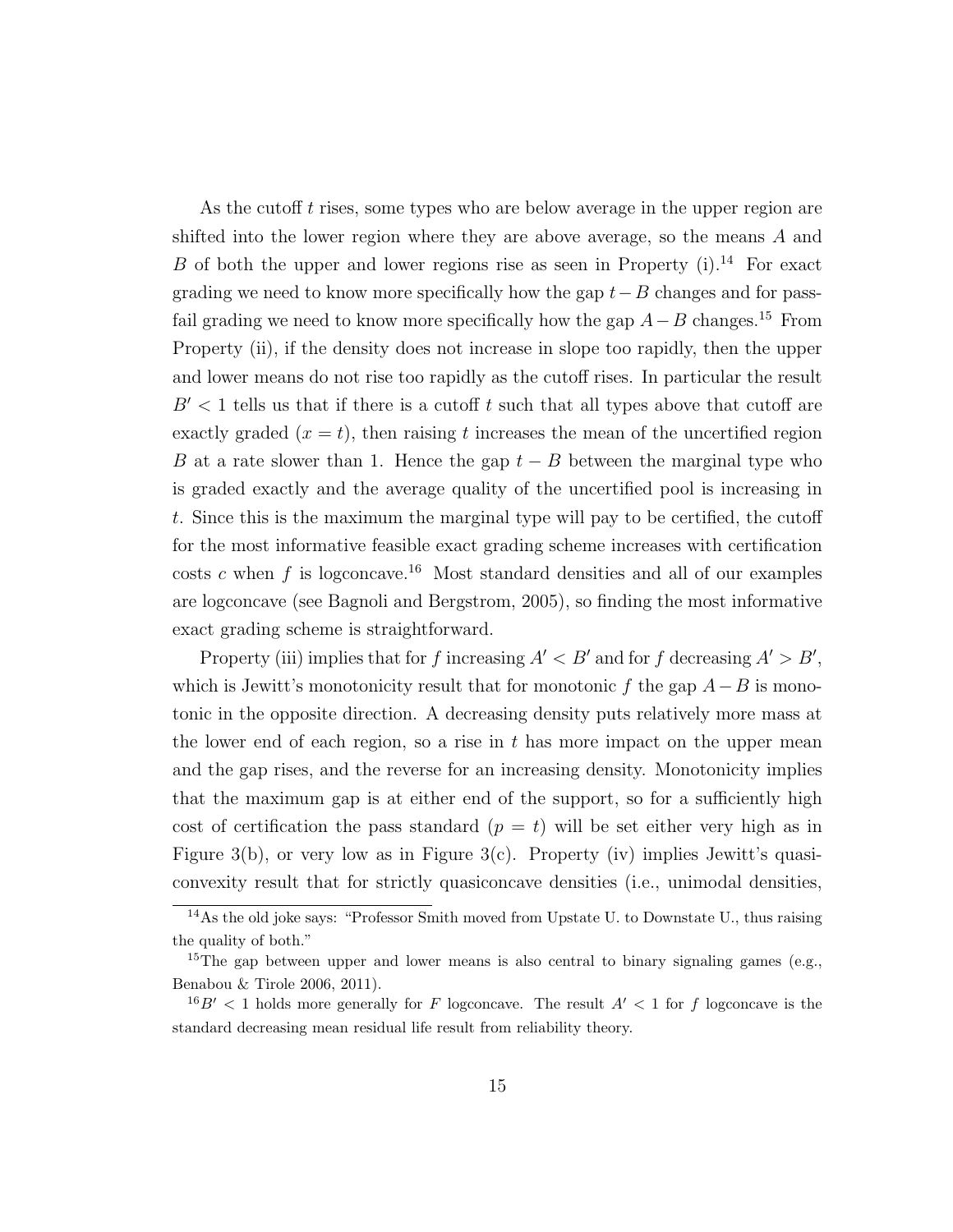which includes all logconcave densities and all strictly monotonic densities), the gap  $A - B$  is either monotonic or is first decreasing and then increasing in t. It also shows that monotonicity of  $A - B$  holds for unimodal f if either  $f(q)$  or  $f(\overline{q})$ is sufficiently large, which is a weaker condition than Jewitt's condition that  $f$  is monotonic, e.g., it allows the density to dip slightly at either end.<sup>17</sup> Note generally that  $A(q) - B(q) = E[q] - q$  and  $A(\overline{q}) - B(\overline{q}) = \overline{q} - E[q]$ , so when  $A - B$  is quasiconvex the maximum gap is at whichever end is further from  $E[q]$ .

For our first proposition we will generalize our finding that coarse grading outperforms exact grading for the uniform distribution. Recall that for the uniform distribution, turning exact into honors grading by introducing a "pass" region is always possible. We start with the exact scheme  $x^*$  and introduce honors grading by setting  $p = p'$  slightly below  $h = x^*$ . Will types in  $(p', x^*)$  still participate? Yes, for uniform f, because the gain from passing relative to failing,  $E[q]q \in$  $(p, x^*)$  –  $E[q|q \in [0, p]] = x^*/2$  is constant in p for a given  $x^*$ . For the rising triangle distribution and more generally for any rising  $f$  as shown in Property (iii),  $E[q]q \in (p, x^*)$  –  $E[q]q \in [0, p]$  is decreasing in p so again it is always possible to introduce a pass region with  $p' < x^*$  that does not affect the proportion of types who are exactly graded. More generally, if the decrease to  $p' < x^*$  reduces the pass region's mean more than the fail region's mean then the participation constraint is no longer met for  $x = x^*$ . Hence, x will have to rise to maintain the incentive to participate. This causes a loss in information, so it is no longer clear whether there is a net benefit from introducing the pass region. This tradeoff arose with the falling triangle distribution, Property (iii) tells us that it arises for all decreasing  $f$ , and Property (iv) tells us it can arise generally with unimodal distributions.

<sup>&</sup>lt;sup>17</sup>To see that the conditions in (iv) are weaker conditions for monotonicity of  $A - B$ , consider any strictly increasing f with support on  $[q, \bar{q}]$  and mean  $E[q]$ . Take all mass below some point  $y \in (q, \overline{q})$  and add it to points  $q \in [y, \overline{q})$  to create a new uniform distribution g with density  $g(q)$  $f(\overline{q})$  for all  $q \in [y, \overline{q}]$ , implying  $y = \overline{q} - 1/g(\overline{q})$ . The mean of g is then  $E_g[q] = (\overline{q} - 1/g(\overline{q}) + \overline{q})/2$ or  $g(\overline{q})(\overline{q} - E_g[q]) \ge 1/2$ . Since  $f(\overline{q}) = g(\overline{q})$  and  $E[q] < E_g[q]$ , this implies  $f(\overline{q})(\overline{q} - E[q]) > 1/2$ . Similarly it can be shown that f decreasing implies  $f(q)(E[q] - q) > 1/2$ .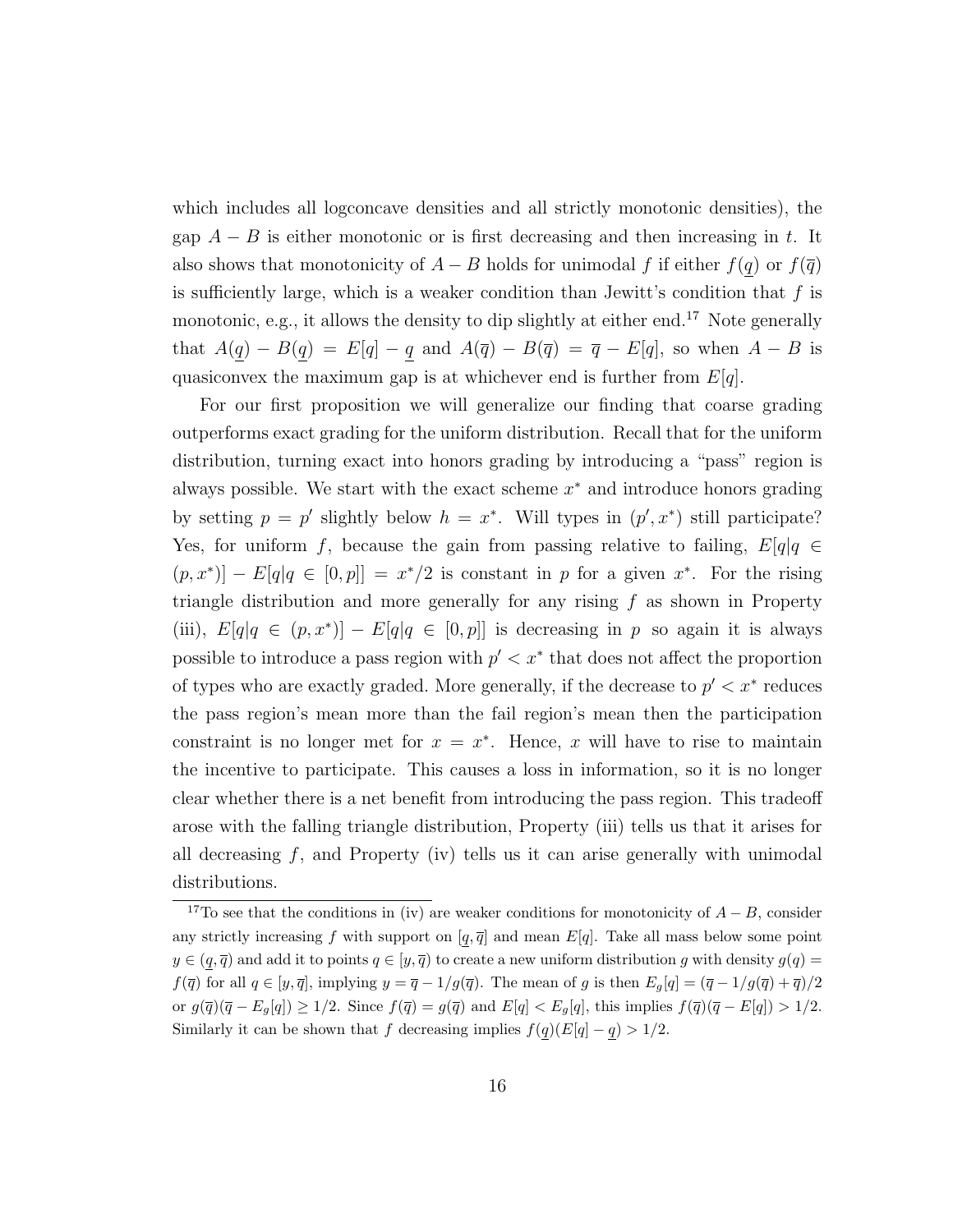

#### FIGURE 6:

#### THE EFFECT OF COARSENESS ON EXPECTED LOSS

Figure  $6(a)$  shows a Beta  $(2,3)$  distribution where the pass standard is in the region of decreasing f so that one might expect the same tradeoff. Since  $f(0) =$  $f(1) = 0$  the gap is increasing in p after some internal minimum from Property (iv), and the same tradeoff does indeed arise.<sup>18</sup> For costs  $c = 2/5$ , introducing a pass region with  $p' < x^*$  requires increasing the exact cutoff from  $x^*$  to some  $x' > x^*$  so as to maintain participation. This change implies types in the fail interval  $[0, p']$  contribute less to expected loss than under exact grading, because the pool is smaller, with each type closer to the interval's mean. Types in  $(p', x^*)$ also contribute less, since they are moved from the larger fail interval. Types in  $[x^*, x']$  contribute more to expected loss since they are no longer exactly revealed.

The following Proposition will say that despite the possibility of loss from putting some formerly revealed senders into a pool it is always possible to find a coarse scheme that outperforms the best exact grading scheme. The idea is that for marginal decreases in  $p'$  below  $x^*$  there is a first-order effect on types in  $[0, p'],$ but only a second-order effect on types in  $(p', x')$  because the pass interval is so

<sup>&</sup>lt;sup>18</sup>The density of the Beta  $(\alpha,\beta)$  distribution is logconcave (and hence quasiconcave) for all  $\alpha, \beta \geq 1$  (Bagnoli and Bergstrom, 2005), is strictly increasing for all  $\alpha > \beta = 1$  including the rising triangle distribution Beta (2,1), is strictly decreasing for all  $\beta > \alpha = 1$  including the falling triangle distribution Beta (1,2), and is sufficiently "humpy" to satisfy the condition for an internal minimum from property (iv) iff  $\alpha, \beta > 1$ .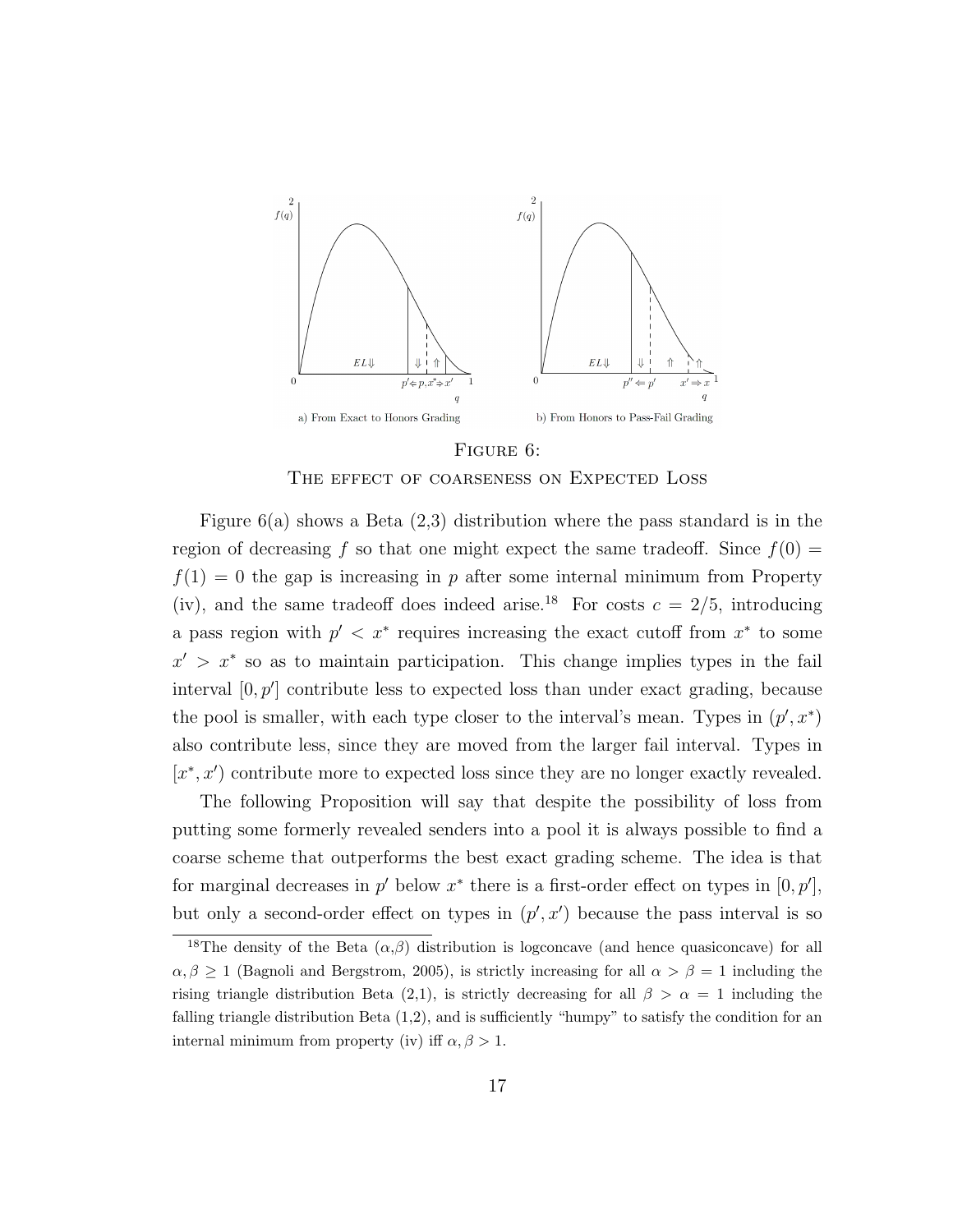small. The result holds for Figure  $6(a)$ 's example, and more generally. Now there will be a tradeoff, because fewer types will be exactly revealed, but more types will have at least a pass certification.

Proposition 1 (Optimality of coarse grading) Exact grading is never optimal.

PROOF: See the Appendix.

Moreover, of all possible grading schemes — not just the three we have highlighted — the best is either pass-fail or honors.

Proposition 2 (Simple Schemes) Either pass-fail grading is as good as any other scheme, or honors grading is.

PROOF: See the Appendix.

Proposition 2 says that either pass-fail or honors grading is superior to more complicated schemes. Proposition 3 will deal with which of those two is best under different circumstances.<sup>19</sup> The first part of Proposition 3 states that honors grading is best for  $c$  sufficiently small. In this case it is feasible to exactly grade even very low types so it is best to have a small pass region and then exactly grade better types above a low honors cutoff. The second part states that for logconcave  $f$ if  $c$  is sufficiently high then either pass-fail grading is best or the optimal honors grading scheme is close to pass-fail in that an arbitrarily small share of certified types are exactly graded. With high certification costs it is only feasible to exactly grade very high types so the best scheme has a relatively large pass region and a small honors region, or instead just has no honors region at all.

**Proposition 3 (Pass-fail vs. Honors)** (i) For certification cost c low enough, no grading scheme is superior to honors grading, with the pass and honors cutoffs

<sup>&</sup>lt;sup>19</sup>Recall that we require x is strictly less than one for "honors grading" so pass-fail grading is not merely a subset of honors.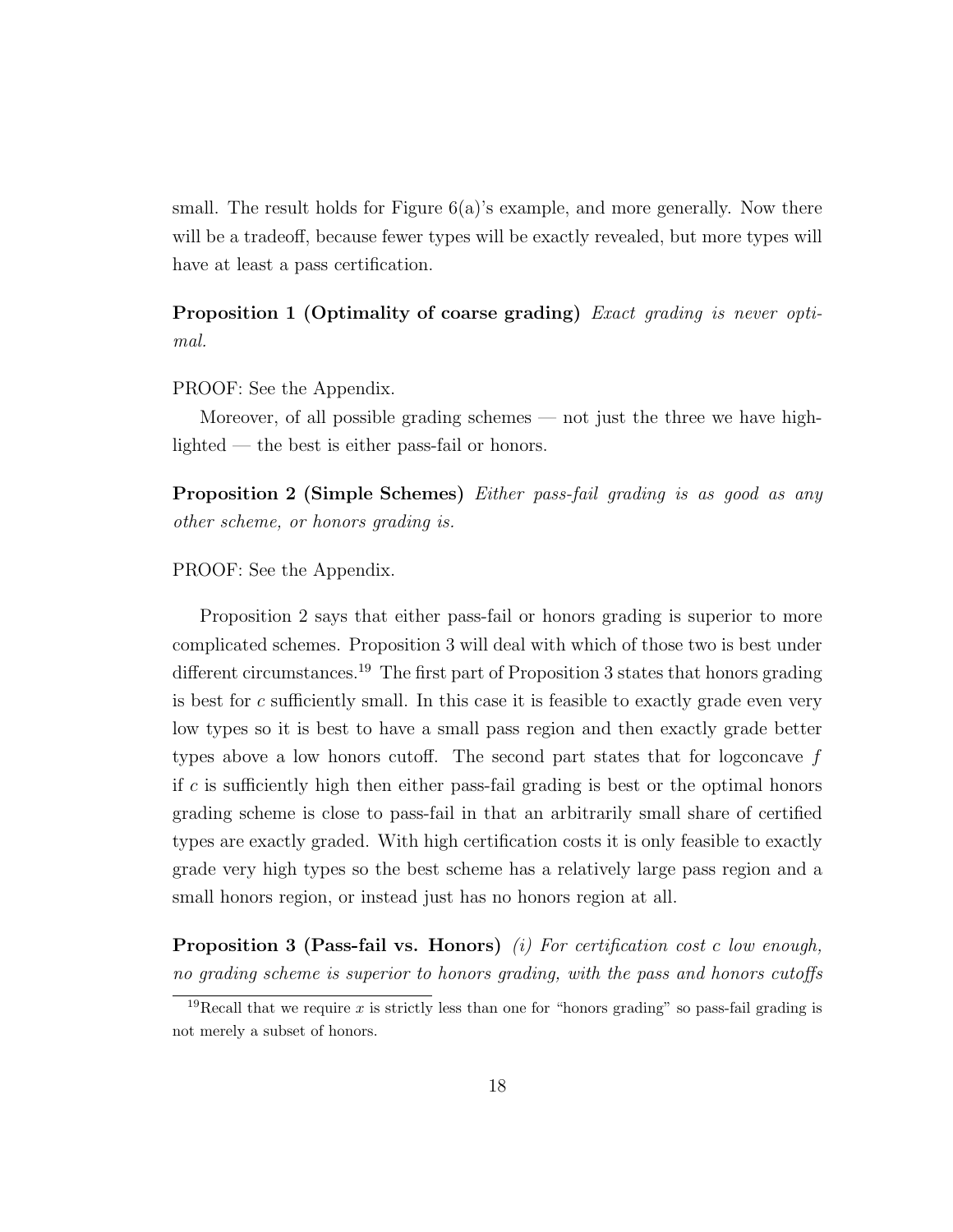p and h going to zero as c goes to zero.

(ii) For c high enough, if the quality density f is strictly logconcave the most informative grading scheme is either pass-fail, or is "almost pass fail"— honors with p going to 0 and h going to 1 as c rises

PROOF: See the Appendix.

To better understand why pass-fail grading is better for high certification costs, look at Figure  $6(b)$ . This is the same case as Figure  $6(a)$  except that the pass region has been expanded so much that the honors region is squeezed to nothing. If we start with Figure  $6(a)$ 's honors scheme  $(p', h)$  and increase the pass region by dropping  $p'$  to  $p''$ , we must also increase h to maintain feasibility. Since costs are high and we started towards the upper end of the density, as we increase the pass region enough, the honors region shrinks to zero and we arrive at a pure pass-fail scheme with  $h = 1$ . Types in the interval  $[0, p'']$  contribute less to total expected loss since the pool is tightened so each type is closer to the conditional mean. Types in  $(p'', p')$  also contribute less since the types in this region have been moved from a larger to a smaller pool. Types in  $(p', h)$  contribute more information loss, however, because the pool these types are in has expanded, as do types in region  $[h, 1]$  because they were formerly exactly revealed. Overall we have gained information on types in  $[0, p']$  and lost information on types in  $(p', 1]$ . Numerically, this adds up to a net improvement in information for the case in the figure, so  $h = 1$  is optimal and pass-fail is best.

The general result of Proposition 3(ii) uses Property (iv) that for unimodal  $f$ the gap  $E[q|q \ge p] - E[q|q \le p]$  reaches a global maximum at  $p = 0$  or  $p = 1$ . When  $E[q] < 1/2$  as in Figure 6 the latter case holds so for large c the optimal feasible pass-fail scheme is close to  $p = 1$  and it is best to have no honors region as discussed above. And when  $E[q] > 1/2$  the former case holds so for large c it is necessary for feasibility to set  $p$  close to 0 and  $h$  close to or equal to 1.

So far we have focused only on the informativeness of different schemes. Sometimes exact grading is not only less informative but infeasible. A confused certifier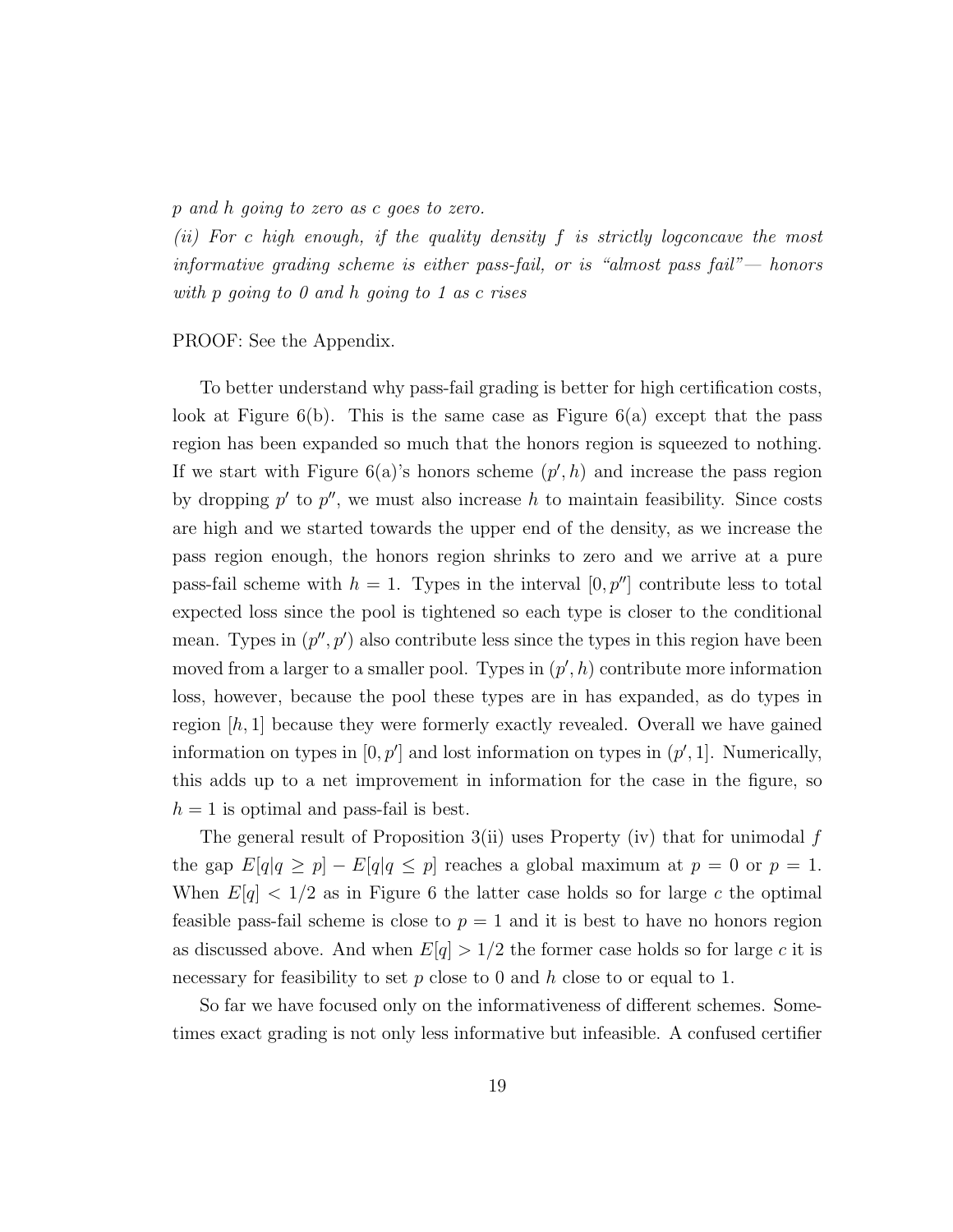who insisted on exact grading would find that nobody at all would show up to be graded! This was the case in Figure  $3(c)$  (the rising triangle density) for exact grading, even for many values of  $c$  for which pass-fail and honors remained feasible. Proposition 4 first shows that honors and pass-fail are always feasible whenever exact grading is, and then gives general conditions for when they are feasible when exact grading is not.<sup>20</sup>

**Proposition 4 (Feasibility)** (i) For any quality density f, if exact grading is feasible then so is honors grading, and if honors is feasible then so is pass-fail. (ii) Pass-fail and honors grading are both feasible for a range of grading costs so high that exact grading is not if (a)  $f(q)$  is strictly increasing, or (b)  $f(q)$  strictly quasiconcave and  $f(1)$  is sufficiently large, or (c)  $f(q)$  is strictly logconcave and  $E[q] > 1/2$ .

PROOF: See the Appendix.

Proposition 4 shows the robustness of coarse grading even when the certifier might have different objectives than we have assumed. Exact grading runs a greater risk of falling apart completely because of refusal to participate.

# 4 Extension: Letter Grading with Different Consumer Priors on Different Firms

So far we have followed the literature's standard assumption of a single sender drawn from a distribution or, equivalently, multiple senders from the same distribution. Now suppose the certifier must use the same grading scheme for multiple senders when it is common knowledge that senders have different quality distributions. For instance, consumers might know that one firm is likely to be better than

 $20$ Condition (ii-a) is implied by (ii-b), but the two cases are included separately since the main intuition is from (ii-a).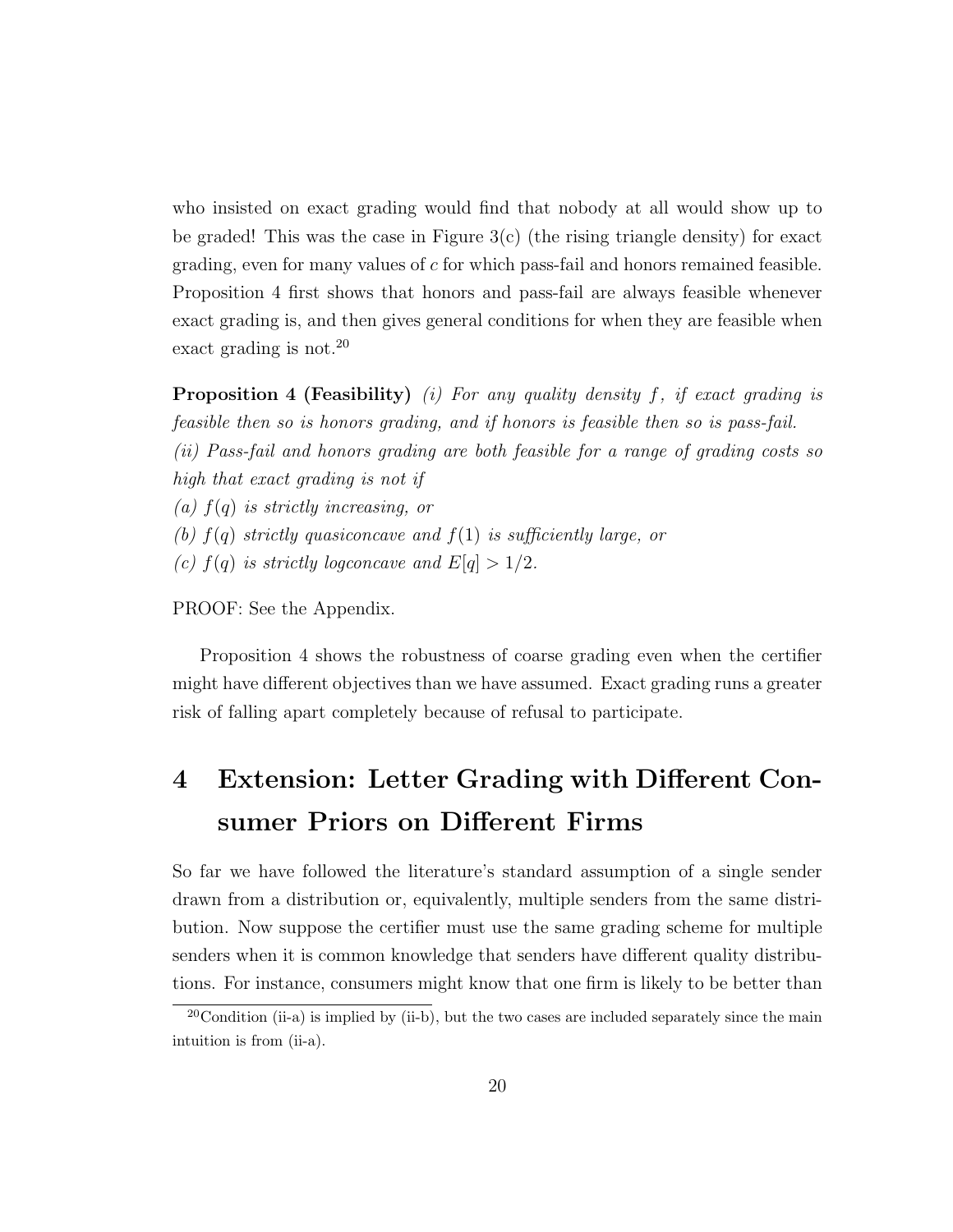another in environmental quality— they have sender-specific prior information but only the firms know their exact quality.

We are particularly interested in when multi-tier certification in the form of "letter grades" is optimal. For example, the "LEED" certification system for building environmental impact has "Certified," "Silver", "Gold", and "Platinum" categories. For a firm with a good reputation, receiving just a "Silver" rating might not be worth the certification cost, but for a firm with a bad reputation such a rating might well be worth it. Hence, having different tiers might increase participation when consumers have different prior distributions about different firms.

Consider a setting in which sender qualities follow logconcave densities and receivers know whether a sender is drawn from a lower-range distribution with density  $f_L$  over  $[\underline{q}_L, \overline{q}_L]$  and a higher-range distribution with density  $f_H$  over  $[\underline{q}_H, \overline{q}_H]$ . If the two distributions don't overlap  $(\overline{q}_L < \underline{q}_H)$ , and both distributions have means closer to their lower support, the optimum for sufficiently high costs is, from Proposition 3, pass-fail for each distribution of sender. Let the optimal pass-fail cutoffs be  $p<sub>L</sub>$  and  $p<sub>H</sub>$  for the respective distributions. We can reframe these two pass-fail schemes as a system with four grades: "A", "B", "C", and "Uncertified". In the example, no B's would be observed since types would not want to pay c to be certified as being in the bottom region of their distribution.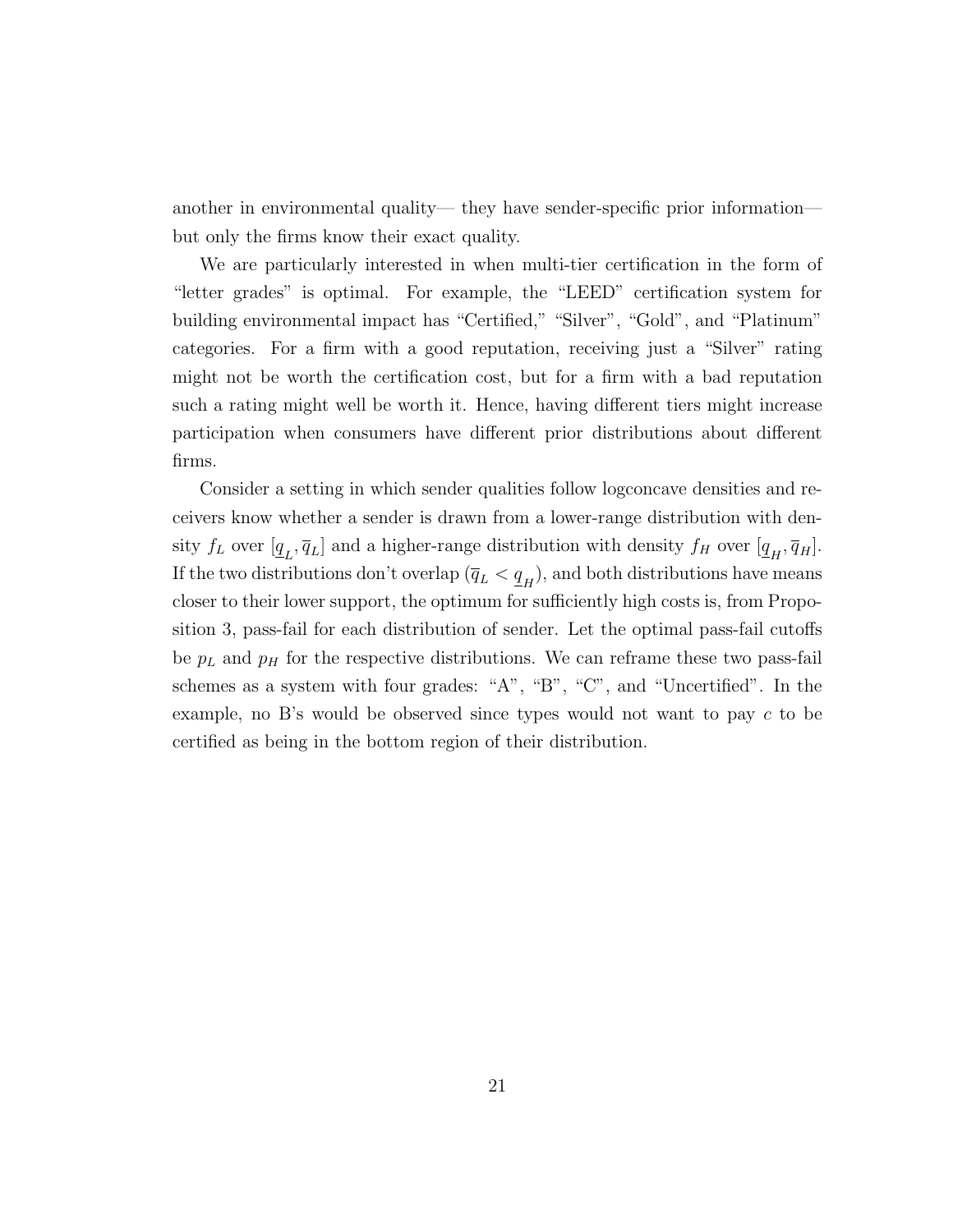

Letter grading with different priors

Now suppose the two densities overlap moderately with  $\underline{q}_L < \underline{q}_H < p_L < \overline{q}_L <$  $p_H < \overline{q}_H$  as in Figure 7,<sup>21</sup> keeping the same relative values for the cutoffs  $p_L - \underline{q}_L$ and  $p_H - \underline{q}_H$  that were optimal when there was no overlap. Suppose the certifier assigns "Uncertified" for  $q \leq p_L$ , "B" for  $q \in [p_L, p_H)$ , and "A" for  $q \geq p_H$ . The senders which apply cannot do better by being uncertified, because the cutoffs were chosen in the original example to make this unprofitable and nothing has changed in the senders' incentives. The high-distribution senders in  $(p_L, p_H]$  that do not apply would receive B's if they unexpectedly applied, but the cost  $c$  is too high for that to benefit them, since for any beliefs, the expected payoff is strictly less than for receiving an A and  $p<sub>H</sub>$  has been set so that types in the A region are just indifferent to certification. Hence, given the grading scheme, it is a Perfect Bayesian Equilibrium for high-distribution senders in  $(p_H, \overline{q}_H]$  to apply and get A's, low-distribution senders in  $(p_L, \bar{q}_L]$  to apply and get B's, and the remaining

<sup>&</sup>lt;sup>21</sup>Figure 7 uses two Beta  $(3,6)$  distributions, one with support on  $[0,1]$  and the other renormalized with support on [1/2, 3/2]. The shown cutoffs  $p<sub>L</sub>$  and  $p<sub>H</sub>$  are optimal for  $c = 1/3$ .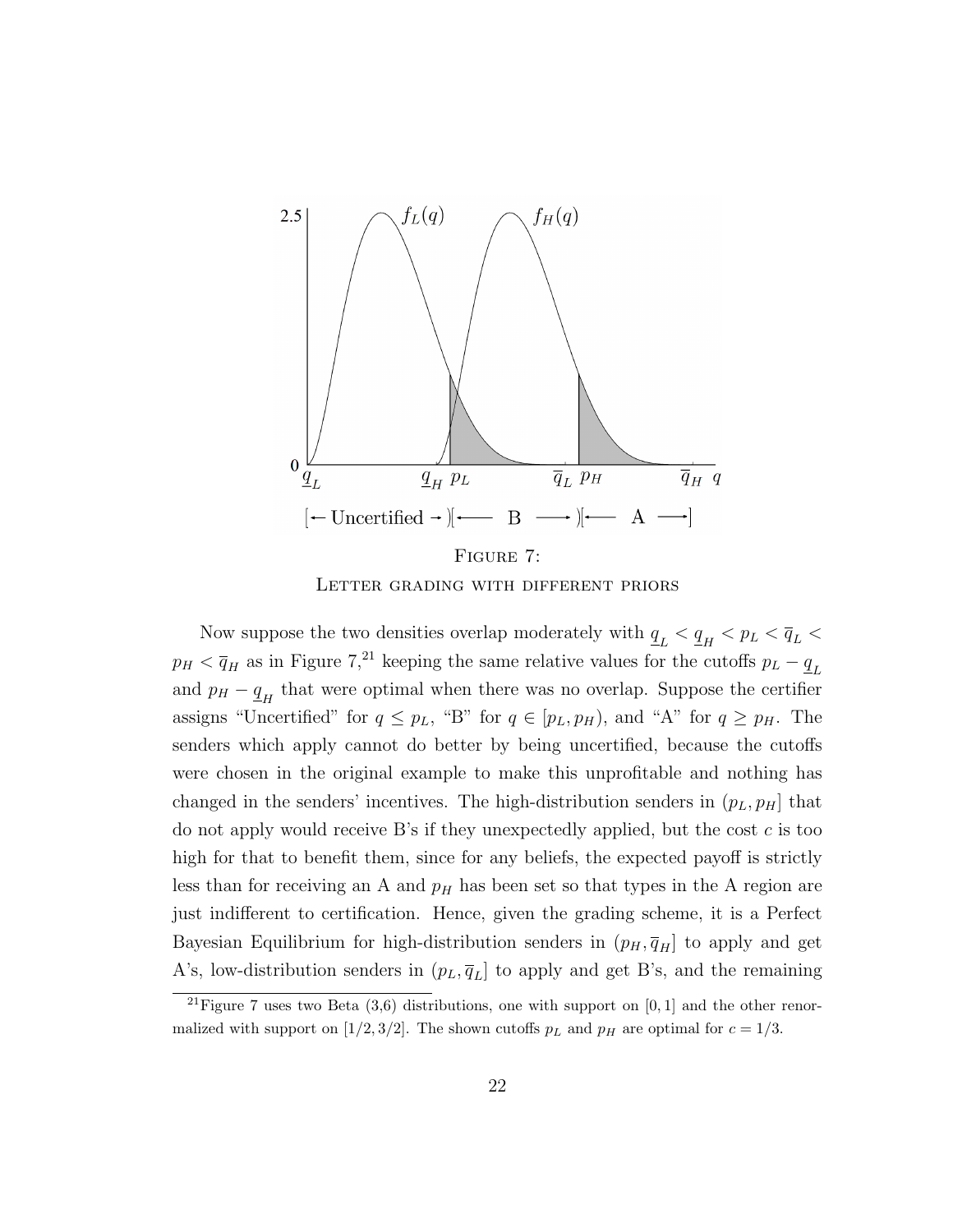senders to not apply. Is the grading scheme still optimal for the certifier? For sufficiently high c,  $p_H$  is arbitrarily close to  $\overline{q}_H$ , so  $p_H > \overline{q}_L$  as in Figure 7 and there is effectively no interaction between grading for the different distributions. Hence the scheme that is individually best for each distribution remains the best for the combined case.

This shows that when receivers have information about sender quality that makes the prior distributions for each sender differ, the combination of that information with certifier grading can lead to more complicated grading schemes being optimal, including those with multiple grades.<sup>22</sup> Based on this example we have the following proposition.

Proposition 5 (Letter grades) If the same grading scheme must be used for senders with different quality distributions, then sometimes the most informative scheme uses multiple coarse letter grades and does not report any quality exactly.

## 5 Literature Discussion and Conclusion

We have shown that a certifier who is trying to maximize information to the public should, paradoxically, coarsen his information before reporting it. Rather than simply revealing what he has measured, the certifier will reveal only part of what he knows, and in some situations will only reveal whether a sender passes a quality threshold. The certifier faces a tradeoff between coarse grading, which attracts more senders to be certified, and fine grading, which informs the public better about the senders attracted. We show that the optimal tradeoff always involves some coarseness.

Two strands of the literature are most closely related to the situation we model. The first looks at the alternative setting in which a for-profit certification interme-

<sup>&</sup>lt;sup>22</sup>Other models can also generate multi-tier certification. When abilities are heterogeneous, Dubey & Geanakoplos (2010) show that letter grades can maximize effort from status-concerned students by forcing them to compete for a limited number of good grades. Farhi, Lerner, and Tirole (2013) consider different pass-fail standards set by different certifiers.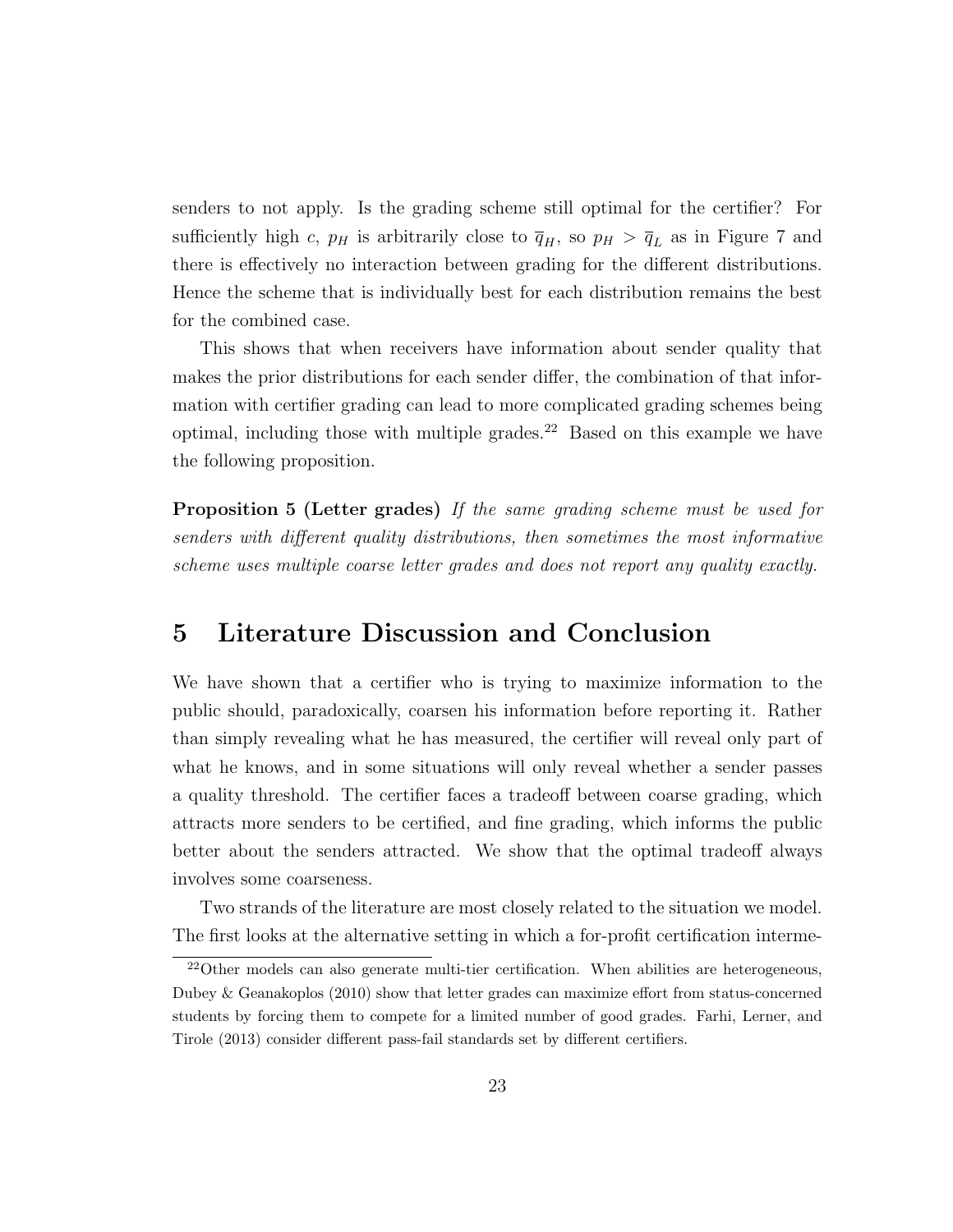diary designs a scheme to maximize rent extraction from senders afraid of receiver beliefs about their quality if they lack certification. Lizzeri (1999) shows that the profit-maximizing scheme is pass-fail with all but the very worst type of sender receiving a passing grade. By certifying almost everyone, the certifier can extract a certification fee from almost everyone. Since each sender is afraid of being pooled with the minute number of bottom-quality senders who remain uncertified, the fee can be large. Our model differs in assuming that the certifier aims to maximize receiver information, as in the case of a non-profit certifier who charges just enough to cover the costs of certification or who charges nothing but requires senders to bear some cost in providing information. The certifier introduces coarseness not to gain profits but to induce participation by senders who want to be distinguished from worse senders but do not want to be distinguished from even better senders.

A second strand of the literature concerns certifiers whose goal is to maximize the benefit to the subjects being certified. That literature introduces strategic reasons to obscure the information the public receives. Indeed, the ideal would be to perfectly fool the public. Ostrovsky & Schwarz (2010) consider colleges which choose grading schemes to maximize the success of their students on the job market. Depending on the distributions of jobs and student abilities, students overall may gain if weaker students are pooled together with better students. The average quality of students at Yale might be so high that they will all get jobs if their grades are so uniformly high as to be uninformative, but weaker students might not get jobs if they are revealed as weak. In their model, students are exogenously assigned to colleges, so colleges are free to ignore the selection effect we study in the present paper. Chakraborty & Harbaugh (2007) similarly consider the gains from coarse rankings via cheap talk without precommitment to a disclosure policy. Rayo & Segal (2010) and Kamenica & Gentzkow (2011) consider the general problem of the sender committing to a disclosure policy, rather than a certification intermediary doing so as in Lizzeri (1999), and find that a coarse disclosure policy often benefits the sender. Our model differs from these because the certifier's objective is to inform the public rather than mislead it and because senders can choose not to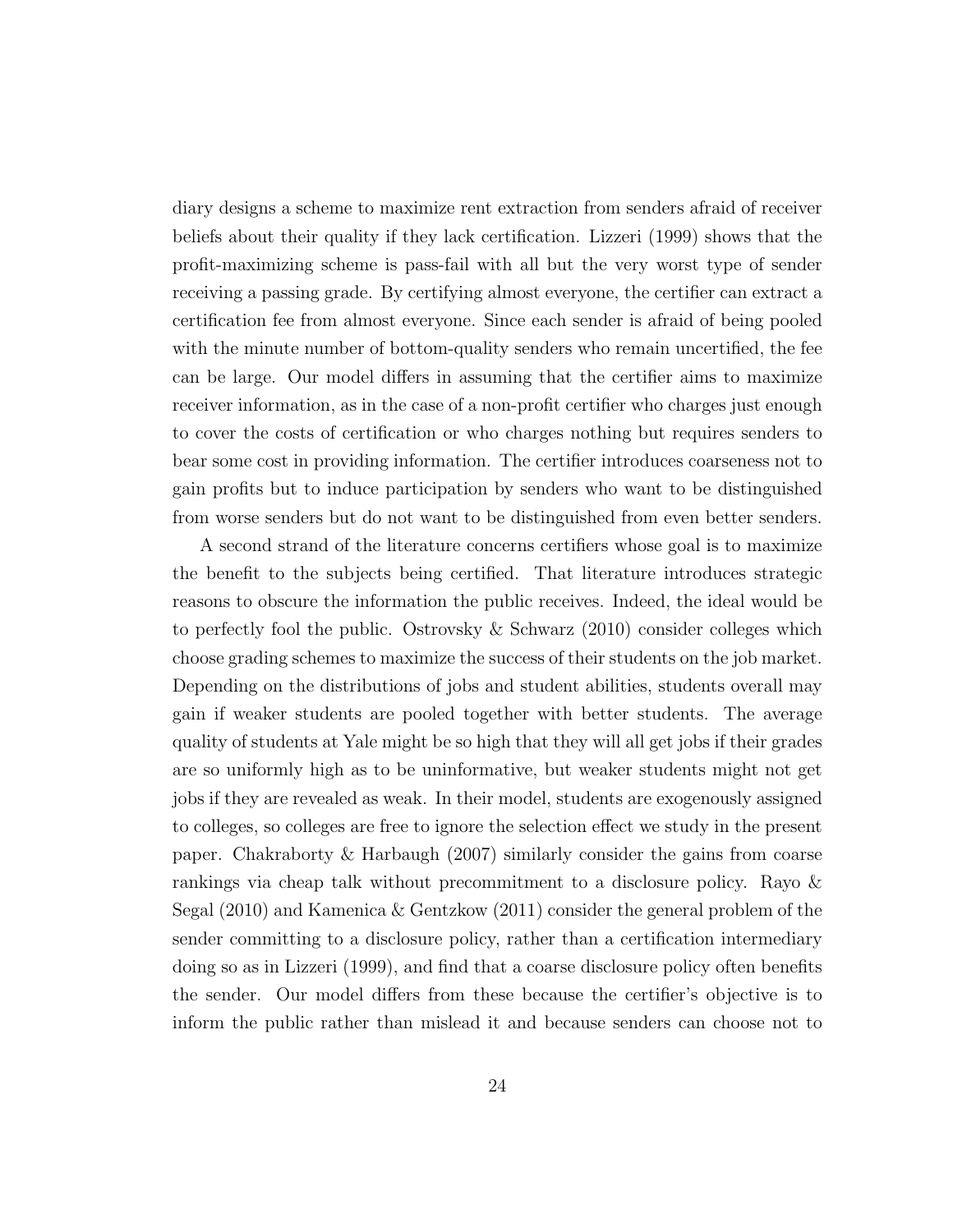be certified. Coarseness in these models reduces information to the public without any gains from encouraging participation.

Other important reasons for coarse grading have also been analyzed in the literature but we have abstracted from them in our model. We assume that coarse and fine grading are equally costly. Titman  $\&$  Trueman (1986), Farhi, Lerner  $\&$ Tirole (2011), and others consider the case where finer grading costs more. We assume that the certifier can provide verifiable information about quality, but it might be that the certifier's credibility is not assured, in which case a coarse report can be more credible than an exact report (Crawford & Sobel, 1982; Morgan & Stocken, 2003; Chakraborty & Harbaugh, 2007). If there are a large number of certifiers with different objectives, grades can be coarse because each certifier optimally chooses a different pass-fail standard (Lerner  $\&$  Tirole, 2006).<sup>23</sup> If the audience can be overwhelmed by too much information, then even if they are rational their differing use of it may arrive at a worse result, either because they choose to acquire less (Eppler & Mengis [2004]) or because it worsens coordination problems (Chahrour [2014])

We take quality as exogenously given, but certification can affect the incentive of senders to invest in quality. In our model informed consumers are more likely to buy higher rather than lower quality goods so there is a positive incentive effect from revealing information, but we do not model the exact incentive effect. In some situations maximizing effort itself might be the certifier's goal. Costrell (1994) considers how high to set a pass-fail standard to maximize student effort taking the pass-fail system as given. In contest environments, Moldovanu, Sela & Shi (2007) and Dubey & Geanakoplos (2010) show that coarse grades can induce more competition when abilities are heterogeneous.

Our approach adds to this rich literature by showing how coarseness is optimal

<sup>&</sup>lt;sup>23</sup>They assume a continuum of certifiers who each put some different, varying weight on a mix of firm profits and consumer surplus, thus leading to a continuum of different standards that firms can pick from. Since firms choose the hardest standard they can meet, exact information is revealed.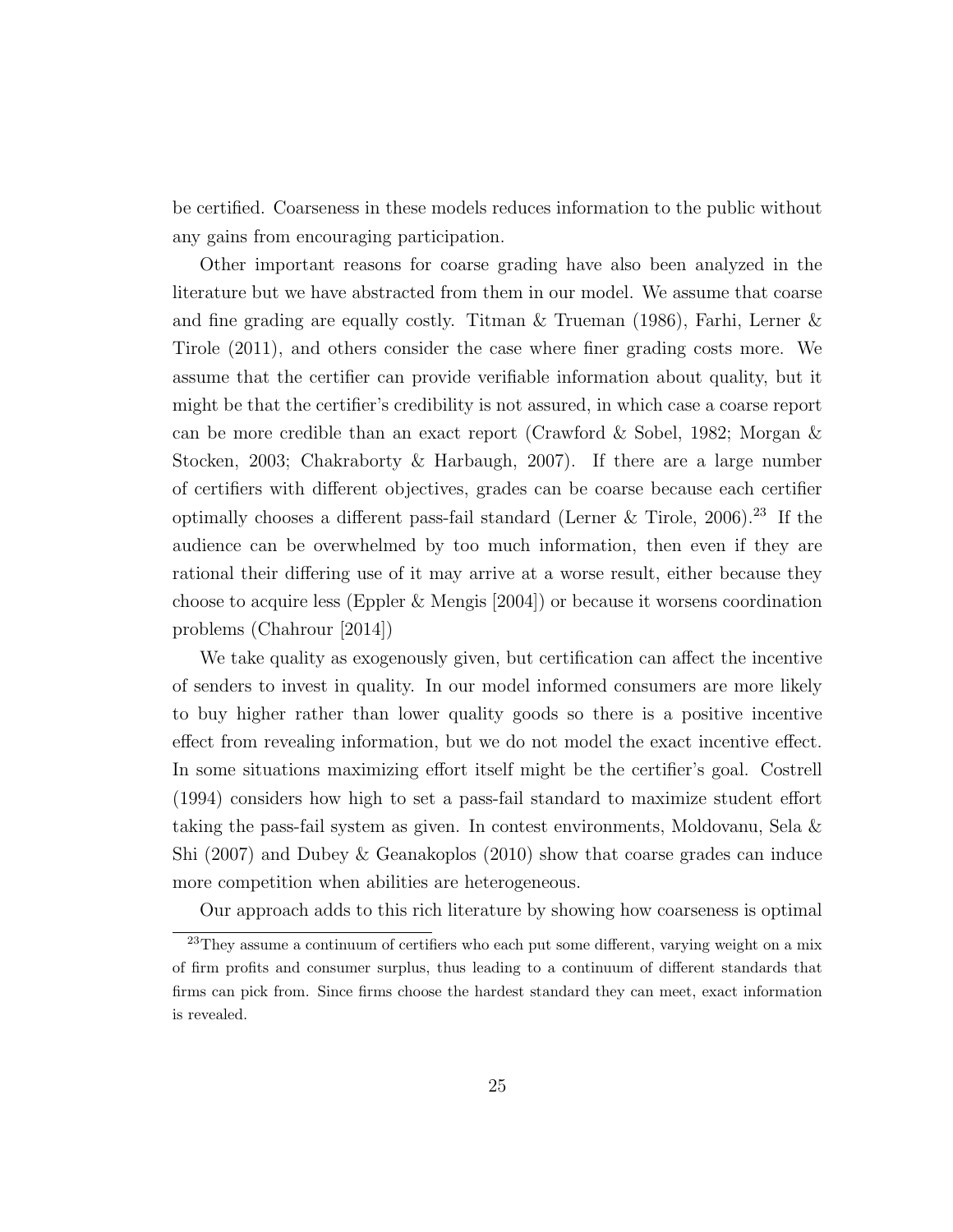in the environment that would seem least conducive to  $it$  — when the certifier is explicitly trying to maximize information to the public and the testing process produces a continuous score that the certifier could choose to report. Related to our approach, Rosar & Schulte (2012) address the design of tests to minimize weighted mean squared error when the quality of risk-averse agents is high or low. They find that for a risk averse agent, a pass-fail test with no false positives is often optimal because it induces agents to volunteer for the test despite the risk of ending up with a worse public image.

Our results depend on there being some cost of certification so coarseness can play an important role in encouraging participation. Studies find that certification costs can be a substantial fraction of total costs (Vitalis,  $2002$ ),  $24$  and that the process of applying for certification can be lengthy and compete for limited managerial resources.<sup>25</sup> Given these costs, the decision of whether to certify product quality is highly dependent on the effect on buyer willingness to pay. Our analysis shows how the coarseness of the grading scheme affects buyer estimates of product quality and thereby affects the incentive of marginal senders to participate.

An alternative explanation for coarse grading is that receivers have difficulty processing exact information. This explanation is at odds with the detailed information available on consumer evaluation websites as discussed in the Introduction. Nevertheless, there have been proposals for government agencies to make mandatory labels less exact so as to help consumers. For instance, the Energy Policy Act of 2005 directed the Federal Trade Commission to consider switching the mandatory EnergyGuide label to a coarse star-ranking scheme for this reason. However, after reviewing the evidence on how consumers use labels and performing its own tests, the FTC determined that consumers learned most from exact information

<sup>24</sup>The main association of small and medium businesses in the European Union listed its primary requested revision in eco-label policy as, "An overall reduction of the costs, in particular the costs of the technical tests required in order to show the respect of the criteria." (See "UEAPME's Position on the Revision of the Eco-label Regulation," UEAPME, November, 2008), p. 4.

<sup>&</sup>lt;sup>25</sup>The 2010 Global Ecolabel Monitor found that the average time between filing the application for an ecolabel and being awarded the label was 4.3 months.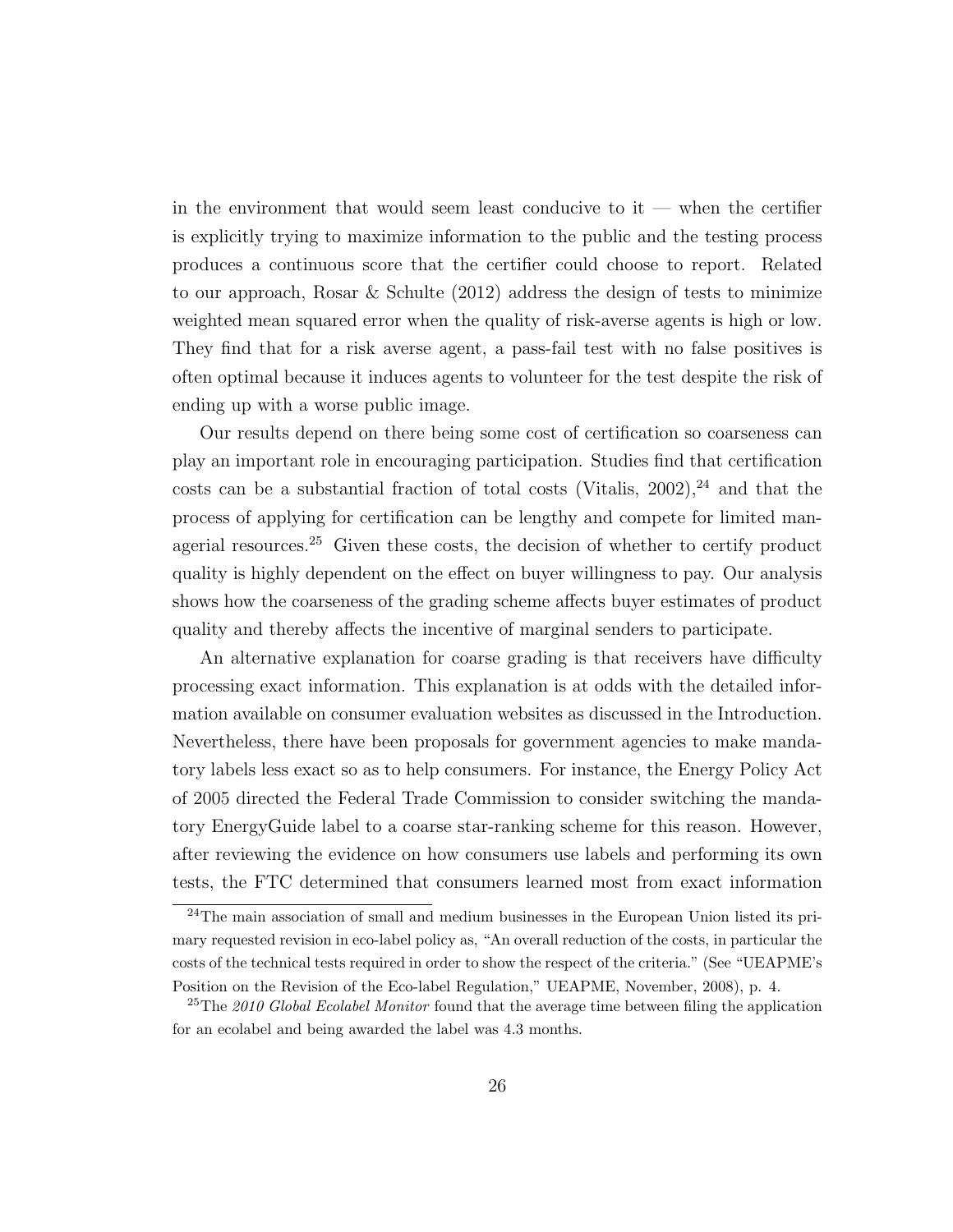about expected energy costs (Farrell, Pappalardo & Shelanski, 2010).<sup>26</sup> From the perspective of our model, this is consistent with the use of coarse labels by nongovernmental organizations being driven not by consumer difficulty in understanding exact labels but by the need to encourage sender participation. For mandatory schemes where participation incentives are not a factor, shifting away from exact grades would hurt rather than help consumers.

## 6 Appendix

Following Ginsberg (1973), we say a differentiable function  $f(x)$  is strongly increasing if  $f' > 0$  for all x. It is *strictly* increasing if  $a > b$  implies  $f(a) > f(b)$ . These are not the same, because a strictly increasing function might have  $f'(c) = 0$ at some c; for example,  $f(x) = x^2$  is strictly increasing on  $[0, \infty)$  but  $f'(0) = 0$ . Similarly, a strongly concave function requires  $f'' < 0$  and a strongly quasiconcave function requires either  $f' > 0$ ,  $f' < 0$ , or  $f'$  first positive, then zero, then negative over its range. An analytic function  $f(x)$  (a function which can be approximated by a Taylor series) is strictly increasing only if  $f^{(n)}(x) > 0$  for some n'th derivative. Our results for strongly increasing, concave, and quasiconcave  $f(q)$ can all be extended to "strictly" functions that are analytic, and perhaps even to transcendental functions.

Upper and Lower Means Properties Suppose density  $f(q)$  is analytic with support on  $[q, \overline{q}]$  and define  $A(t) \equiv E[q|q \ge t]$ ,  $B(t) \equiv E[q|q \le t]$ . Then...[The four properties are listed under the sections of the proof that prove them.]

<sup>26</sup>The EPA made a similar analysis of how to represent information about greenhouse gases and smog damage in the new version of its mandatory gas mileage labels, and chose to use a fine 1–10 scale. It also chose to continue reporting exact mileage and gasoline cost information rather than coarsen the information. See http://epa.gov/otaq/carlabel/labelcomparison.htm.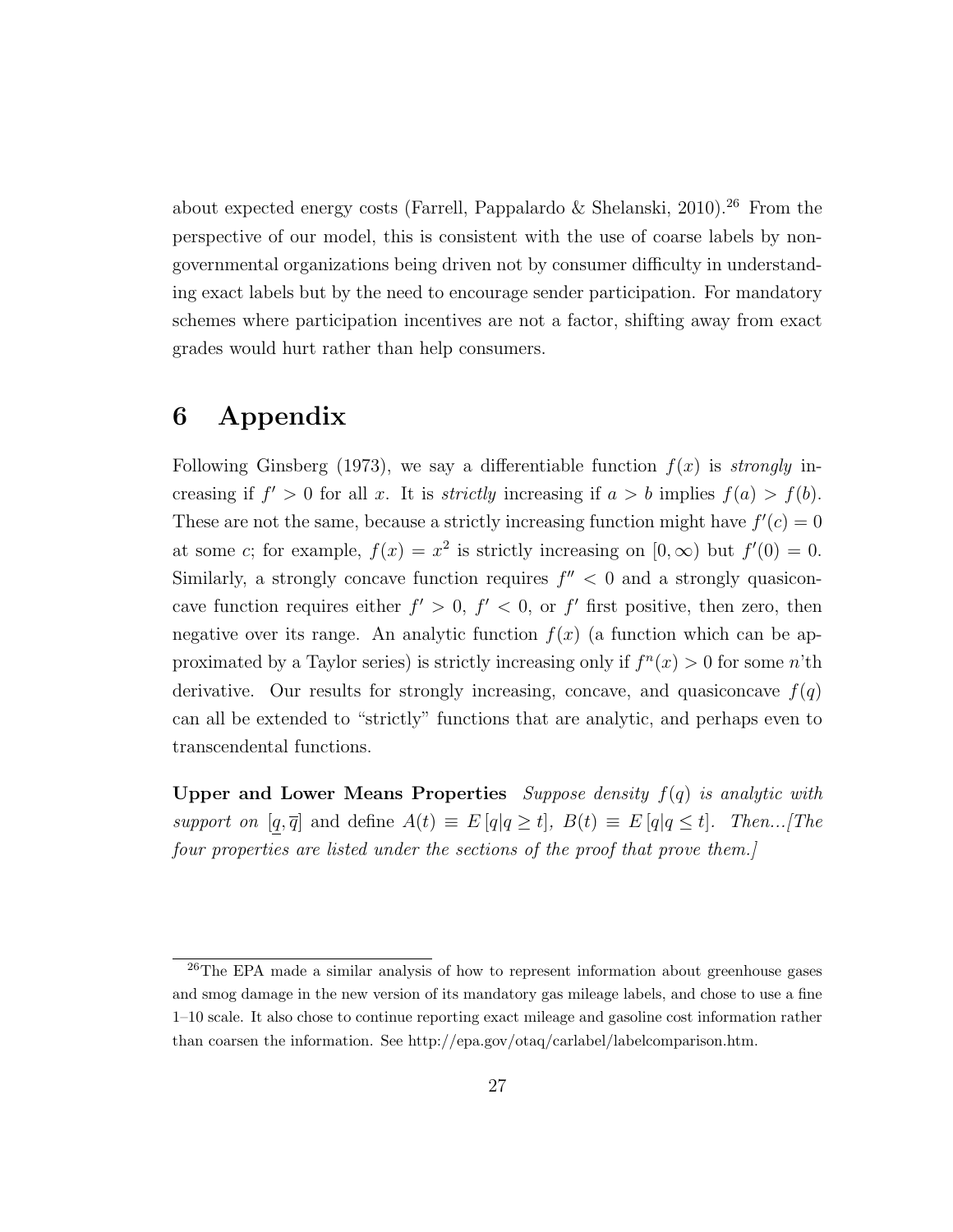### Proof:

Property (i)  $A'(t) > 0$  and  $B'(t) > 0$ .

Integrating by parts,

$$
E[q|q \in [a, b]] = \frac{\int_a^b f(q)q dq}{F(b) - F(a)} \tag{4}
$$

$$
= \frac{bF(b) - aF(a)}{F(b) - F(a)} - \frac{\int_a^b F(q) dq}{F(b) - F(a)}.
$$
\n(5)

Applying this to  $A(t)$  and  $B(t)$ ,

$$
A'(t) = \frac{d}{dt} E[q|q \in [t, \overline{q}]] = \frac{f(t) \cdot (\overline{q} - t - \int_t^{\overline{q}} F(q) \, dq)}{(1 - F(t))^2}
$$

$$
= \frac{f(t)}{1 - F(t)} (A - t) \tag{6}
$$

$$
B'(t) = \frac{d}{dt} E[q|q \in [q, t]] = \frac{f(t) \int_{\underline{q}}^t F(q) dq}{F^2}
$$
  
= 
$$
\frac{f(t)}{F(t)} (t - B).
$$
 (7)

Equations (6) and (7) imply that  $A'(t) > 0$  for  $t < \overline{q}$  and  $B'(t) > 0$  for  $t > q$ . As for  $t = q$ , first suppose  $f(q) > 0$ . We will start with  $B'(t)$ . By l'Hopital's rule,

$$
\lim_{t \to \underline{q}} B'(t) = \lim_{t \to \underline{q}} \frac{f(t) \int_{\underline{q}}^t F(q) dq}{F(t)^2} = \lim_{t \to \underline{q}} \frac{f'(t) \int_{\underline{q}}^t F(q) dq + f(t) \cdot F(t)}{2f(t)F(t)}
$$
\n
$$
= \frac{1}{2} + \lim_{t \to 0} \frac{f''(t) \int_{\underline{q}}^t F(q) dq + f'(t)F(t)}{2f'(t)F(t) + 2f(t)^2}
$$
\n(8)

$$
= \frac{1}{2} > 0. \tag{9}
$$

If, instead,  $f(q) = 0$ , then applying l'Hopital's rule *n* times until  $f^{(n)}(q) \neq 0$ , yields<sup>27</sup>

$$
B'(\underline{q}) = (n+2)/(n+1) \ge 1/2 > 0.
$$
\n(10)

<sup>&</sup>lt;sup>27</sup>The result For  $f(q) > 0$ , the truncated distribution converges to a uniform distribution, and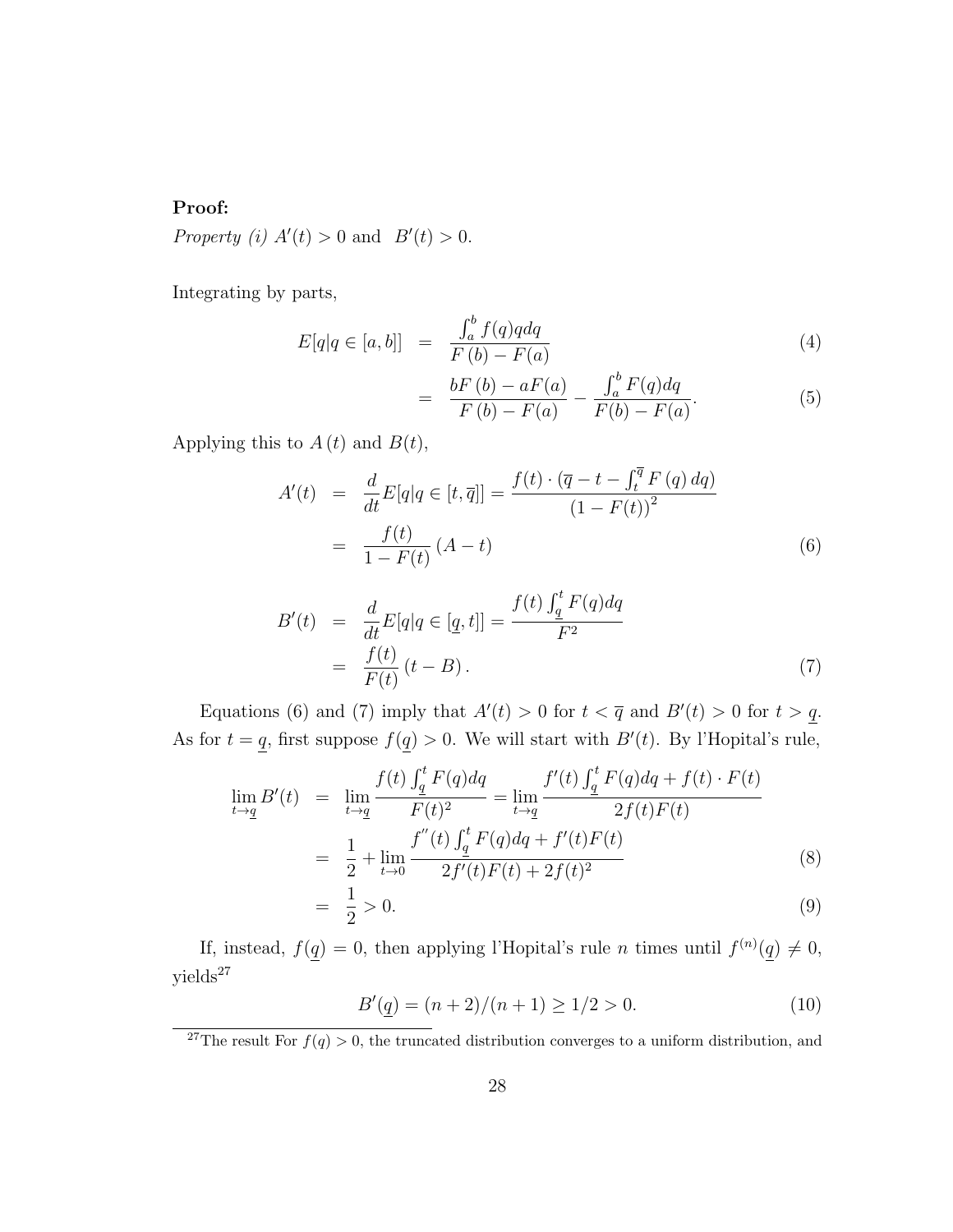One may obtain  $A'(\bar{q}) \geq 1/2 > 0$  by similar operations.

Property (ii) For strongly logconcave f,  $A'(t) < 1$  and  $B'(t) < 1$ .

Logconcavity is inherited by integration (Prekopa, 1973), so logconcavity of f implies logconcavity of F and hence of  $\int_q^t F(q) dq$ . Logconcavity of  $\int_q^t F(q) dq$ implies  $f(t) \int_q^t F(q) dq < F(t)^2$ ; see  $\frac{d^2}{(dt)}$  $\frac{d^2}{(dt)^2} \ln(\int_q^{\overline{t}} F(q) dq)$ . From (6),  $f(t) \int_q^t \overline{F}(q) dq <$  $F(t)^2$  implies  $B'(t) < 1$ .

Similarly, logconcavity of  $f(q)$  implies the reliability function  $1-F(q)$  is logconcave (see Bagnoli and Bergstrom, Theorem 3, 2005). Inheritance of logconcavity by integration therefore implies  $\overline{q} - t - \int_t^{\overline{q}} F(q) dq$  is logconcave, which implies  $f(t) \cdot (\overline{q} - t - \int_t^{\overline{q}} F(q) dq) < (1 - F(t))^2$ , which from (6) implies  $A'(t) < 1$ .

Property (iii) For strongly decreasing  $f, A' \geq 1/2 \geq B'$  (for strongly increasing f,  $A' \leq 1/2 \leq B'$ ) with at least one inequality strict.

Differentiating (6) and (7) and substituting,

$$
A''(t) = f'(t)\frac{A'}{f(t)} + (2A' - 1)\frac{f(t)}{1 - F(t)}
$$
  
\n
$$
B''(t) = f'(t)\frac{B'}{f(t)} + (1 - 2B')\frac{f(t)}{F(t)}.
$$
\n(11)

First consider f decreasing so  $f(q) > 0$ . From (9),  $B'(q) = 1/2$ , and from (11),  $f' < 0$  implies  $B'' < 0$  evaluated at any t such that  $B' = 1/2$ , so B' cannot rise above  $1/2$  for any t. Hence  $B' \leq 1/2$  with equality only at  $t = q$ . Similarly,  $A'(\overline{q}) \geq 1/2$ , and from (11),  $f' < 0$  implies  $A'' < 0$  evaluated at any t such that  $A' = 1/2$ , so A' cannot fall below  $1/2$  for any t. So  $A' \ge 1/2$  with possible equality only at  $t = \overline{q}$ . Applying the same logic for f strictly increasing,  $A' \leq 1/2 \leq B'$ , with equalities possible only at  $t = \overline{q}$  and  $t = q$  respectively.

Property (iv): For strongly quasiconcave  $f(q)$ , the gap  $A(t) - B(t)$  is strictly quasiconvex and in particular is strictly increasing iff  $f(q)(E[q] - q) > 1/2$ , strictly

for  $f(q) = 0$  and  $f'(q) = 0$  the truncated distribution converges to a triangle distribution. If  $f^{(n)}(q) = 0$  for all n, then since f is analytic,  $f(q) = 0$  in the neighborhood of q, which contradicts the assumption  $f > 0$  for  $q \in (q, \overline{q})$ .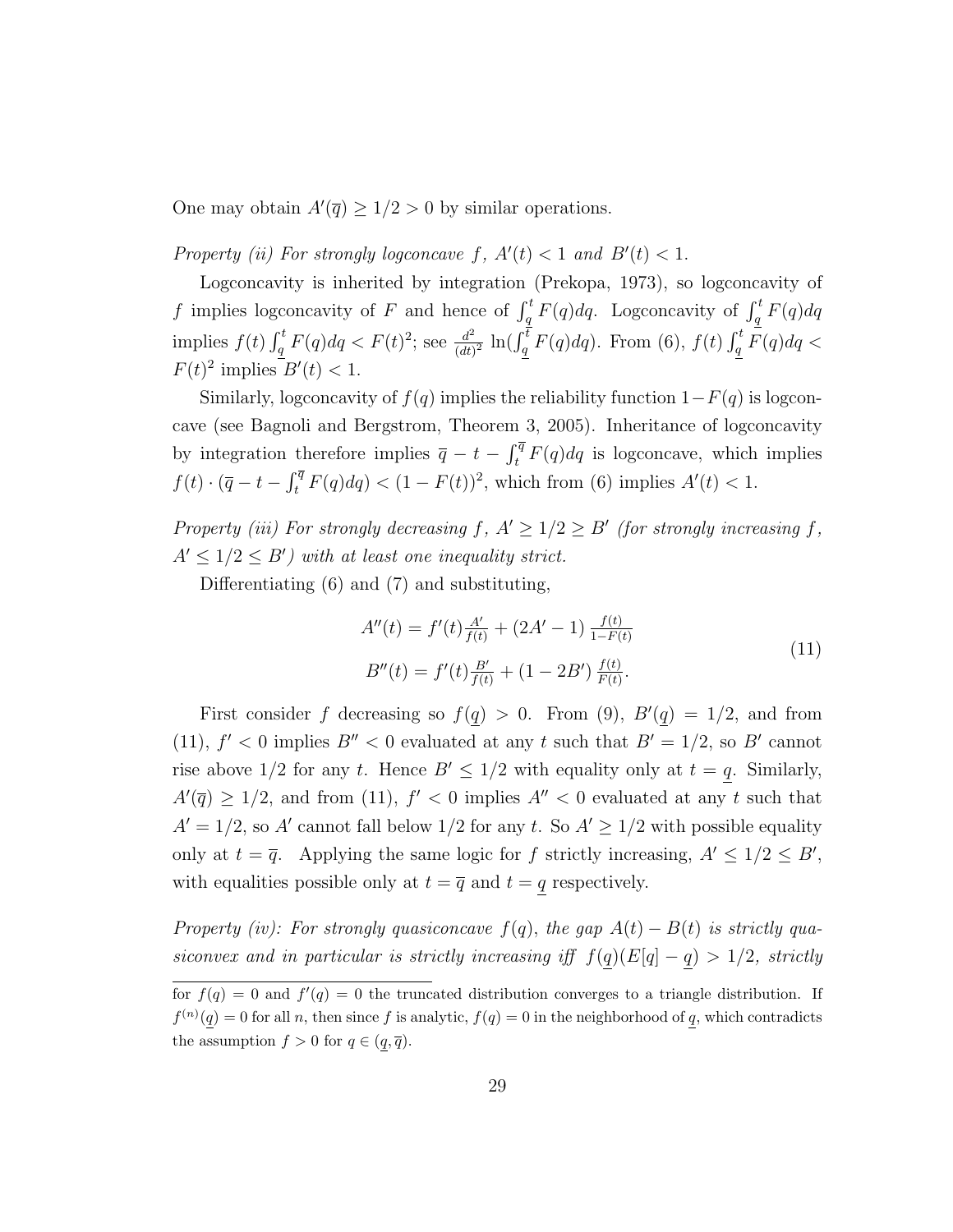decreasing iff  $f(\overline{q})(\overline{q} - E[q]) > 1/2$ , and strictly decreasing then increasing otherwise.

We first establish quasiconvexity. Since  $\Delta = A - B$  is twice differentiable,  $\Delta$ is quasiconvex if  $A' = B'$  implies that  $A'' \geq B''$ . First consider  $A' = B' > 1/2$ . From (11) this implies  $A'' > B''$ , as required. Now consider  $A' = B' \le 1/2$ . Strict monotonicity (and hence quasiconvexity) follows from Property (iii) if  $f$  is monotonic, so suppose it is not and  $\hat{q}$  is its internal mode. Strict quasiconcavity of f implies that f is strictly increasing in  $[q, \hat{q}]$  and strictly decreasing in  $[\hat{q}, q]$ . So from Property (iii)  $B' \geq 1/2$  in [q, q̃], with possible equality only at  $t = q$ , and  $A' \geq 1/2$  in  $[\hat{q}, q]$  with possible equality only at  $t = \overline{q}$ . Hence  $A' = B' < 1/2$  is not possible, and  $A' = B' = 1/2$  is only possible at  $t \in \{q, \overline{q}\}\)$ , in which case (11) implies  $A'' = B''$ , as required.

Given that  $\Delta = A - B$  is quasiconvex, it is strictly quasiconvex if the set of t such that  $A' = B'$  has measure zero. There is at most one t where  $A' = B' > 1/2$ since  $A'' > B''$  at any such point, implying no other crossings are possible. And as shown above there are at most two points,  $t \in \{q, \overline{q}\}\,$ , where  $A' = B' = 1/2$ . Hence  $\Delta = A - B$  is strictly quasiconvex.

By strict quasiconvexity,  $A - B$  is either strictly monotonic or first strictly decreasing and then strictly increasing. Therefore for  $A-B$  to be strictly increasing it is necessary and sufficient that it be strictly increasing at the lower bound. Note from (6) that  $A'(q) = f(q)(E[q] - q)$  and that  $B'(q) = 1/2$  for  $f(q) > 0$ . Therefore  $f(q)(E[q]-q) > 1/2$  is equivalent to  $A-B$  strictly increasing. Similarly, for  $A-B$ to be strictly decreasing it is necessary and sufficient that it be decreasing at the upper bound,  $A'(\overline{q}) < B'(\overline{q})$  or,  $1/2 < f(\overline{q})(\overline{q} - E[q])$ . If neither condition holds, then by strict quasiconvexity it must be that  $A-B$  is first strictly decreasing then strictly increasing.  $\blacksquare$ 

### Proposition 1 (Optimality of coarse grading) Exact grading is never optimal.

**Proof:** Consider a feasible exact scheme x, where all types  $q \geq x$  apply for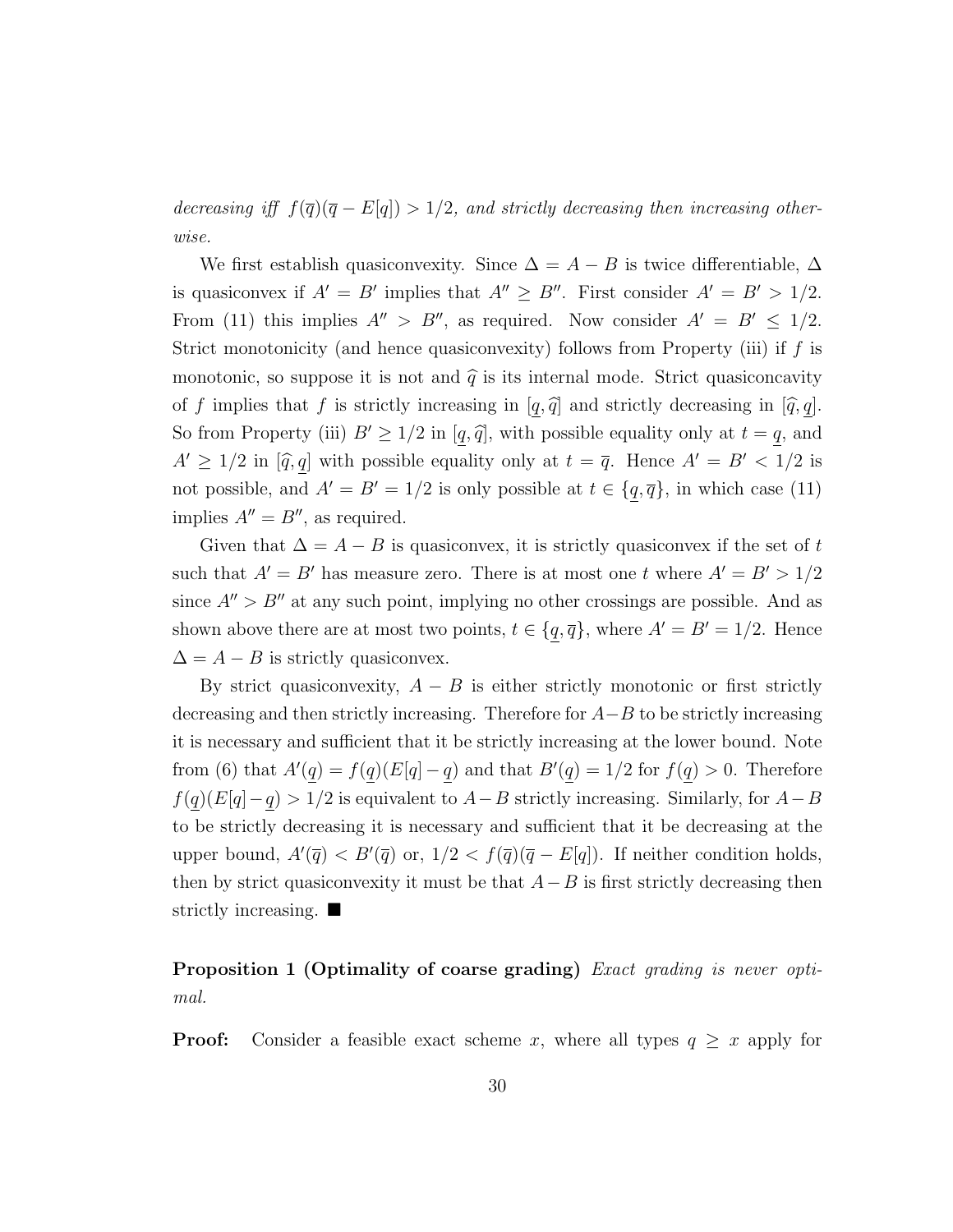certification, and an honors scheme  $(p, h)$ . If a scheme with  $p < x$  and  $h = x$ is feasible it clearly has lower expected loss than the exact scheme. Suppose this is not the case, so instead  $p \leq x$  requires  $h > x$  for feasibility. Let  $p(h)$  be a continuous decreasing function that picks a feasible p, where  $p(x) = x$  in the limiting case where the honors scheme equals the exact scheme. Such a function must exist in the neighborhood of  $h = x$  since  $p(x) = x$  is feasible by assumption and  $E[q|q \in (p,h)] - E[q|q \in [0,p]]$  is increasing in h from Property (i).

Setting  $p = p(h)$  in (3), the marginal impact on expected loss of raising h from  $h = x$  to create an honors scheme with  $(p(h), h)$  is

$$
\frac{dp}{dh}L(p(h), E[q|q \le p(h)]) f(p(h))
$$
\n
$$
-\left(\frac{d}{dp}E[q|q \le p(h)]\frac{dp}{dh}\right) \int_0^{p(h)} L_2(q, E[q|q \le p(h)]) f(q) dq
$$
\n
$$
+L(h, E[q|q \in (p(h), h]]) f(h)
$$
\n
$$
-\frac{dp}{dh}L(p(h), E[q|q \in (p(h), h]]) f(p(h))
$$
\n
$$
-\left(\frac{d}{dh}E[q|q \in (p(h), h]]) \int_{p(h)}^h L_2(q, E[q|q \in (p(h), h]]) f(q) dq.
$$
\n(12)

The first term of (12) is negative because  $\frac{dp}{dh} < 0$  by construction, while the second term is zero by the envelope theorem since the mean  $E[q]_q \leq p$  minimizes  $\int_0^p L(q, E[q]q \leq p]) f(q) dq$  by assumption. The third, fourth, and fifth terms are zero evaluated at  $h = x$  since  $p(x) = x$  by construction. Hence, starting from the exact scheme  $p = h = x$ , expected loss can always be reduced by creating an honors scheme.  $\blacksquare$ 

Proposition 2 (Simple Schemes) Either pass-fail grading is as good as any other scheme, or honors grading is.

Proof: Proposition 1 rules out exact schemes from being optimal. For any other feasible scheme denote by  $p$  and  $\underline{h}$  the lowest types to be certified and to be exactly revealed. We can rule out schemes with  $\underline{p} \geq \underline{h}$  because the pooled types above  $\underline{p}$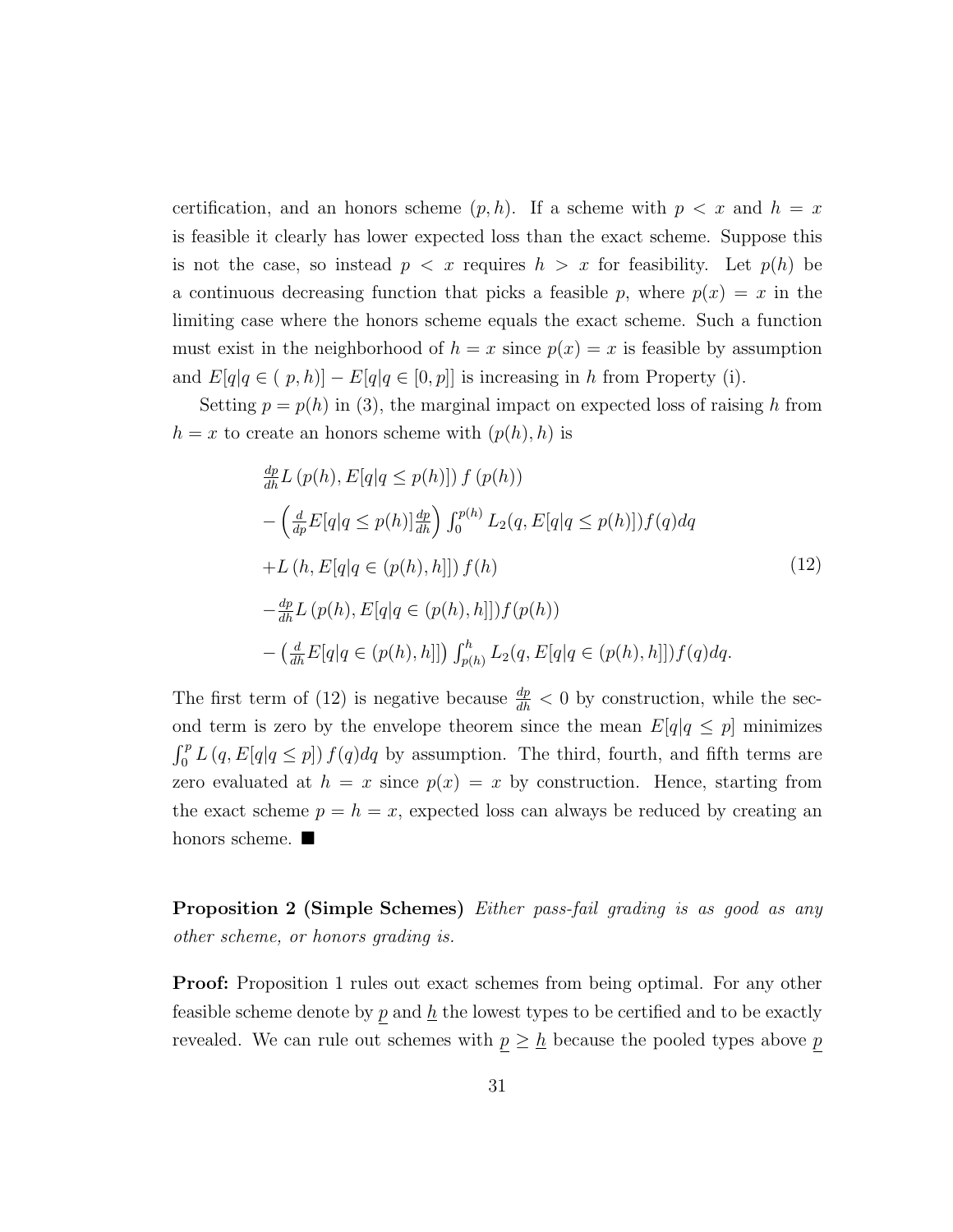could be exactly revealed without affecting feasibility. For a scheme with  $p < \underline{h}$  to be different from pass-fail or honors: (i) there is more than one pool of certified but inexactly reported types, or (ii) there is one certified pool but it is split by an interval of exactly revealed types (some of its types are above  $h$ ) and/or (iii) there is one pass pool, but some types above  $p$  are uncertified. We will rule out these three alternatives.

(i) Suppose there are multiple pools  $i = 1, \ldots N$ . If Pool i is feasible, it must be that a Pool *i* type's expected valuation by buyers,  $v_i$ , is at least some value  $\overline{v}$  sufficiently greater than the mean of the uncertified. If  $v_i > \overline{v}$ , there is slack in the feasibility constraint and we can exactly reveal some of the highest types in Pool i, reducing information loss. So the optimal scheme will have  $v_i = v_j = \overline{v}$ .

Since all pools have the same mean, a consumer's best estimate of a firm's type from its grade will be  $\bar{v}$  regardless of grade. Each type q in Pool i makes a contribution to total loss of  $L(q - \overline{v})f(q)$ . Since all grades convey the same message, one nonrandomized grade would generate the same loss. But that means one pool is as good as multiple pools.

(ii) Suppose we have one pool of certified types but it is split so some of it lies above  $\underline{h}$ . Let g and  $\overline{g}$  be the lowest and highest types in the pool above  $\underline{h}$ . We will use total differentiation to show how  $\underline{h}$  must rise to keep  $v_1 = \overline{v}$  as we increase g and then show that this will reduce loss. The mean of the pool types above the original value  $\underline{h}_0$  is  $\mu =$  $\int_{\underline{h}_0}^{\underline{h}} q f(q) dq + \int_{\underline{g}}^{\overline{g}} q f(q) dq$  $\frac{\frac{h_0}{h_0}qJ(q)aq+\int_{g}^{g}qJ(q)dq}{\int_{\frac{h_0}{h_0}}^{h}f(q)dq+\int_{g}^{g}f(q)dq}$ . Multiplying out yields  $\mu(\int_{\frac{h_0}{h_0}}^{h}f(q)dq+\mu)$  $\int_{\frac{a}{2}}^{\overline{g}} f(q) dq$  –  $\int_{\frac{h}{2}}^{\overline{h}} df(q) dq$  –  $\int_{\frac{a}{2}}^{\overline{g}} q f(q) dq$  = 0, which when totally differentiated yields  $f(\underline{h})\mu d\underline{h} - f(g)\mu dg - \underline{h}f(\underline{h})d\underline{h} + gf(g)dg = 0$ 

so

$$
\frac{d\underline{h}}{d\underline{g}} = \frac{f(\underline{g})}{f(h)} \left( \frac{\underline{g} - \mu_+}{\underline{h} - \mu_+} \right),\tag{13}
$$

Now we can differentiate the expected loss and see how it changes by substi-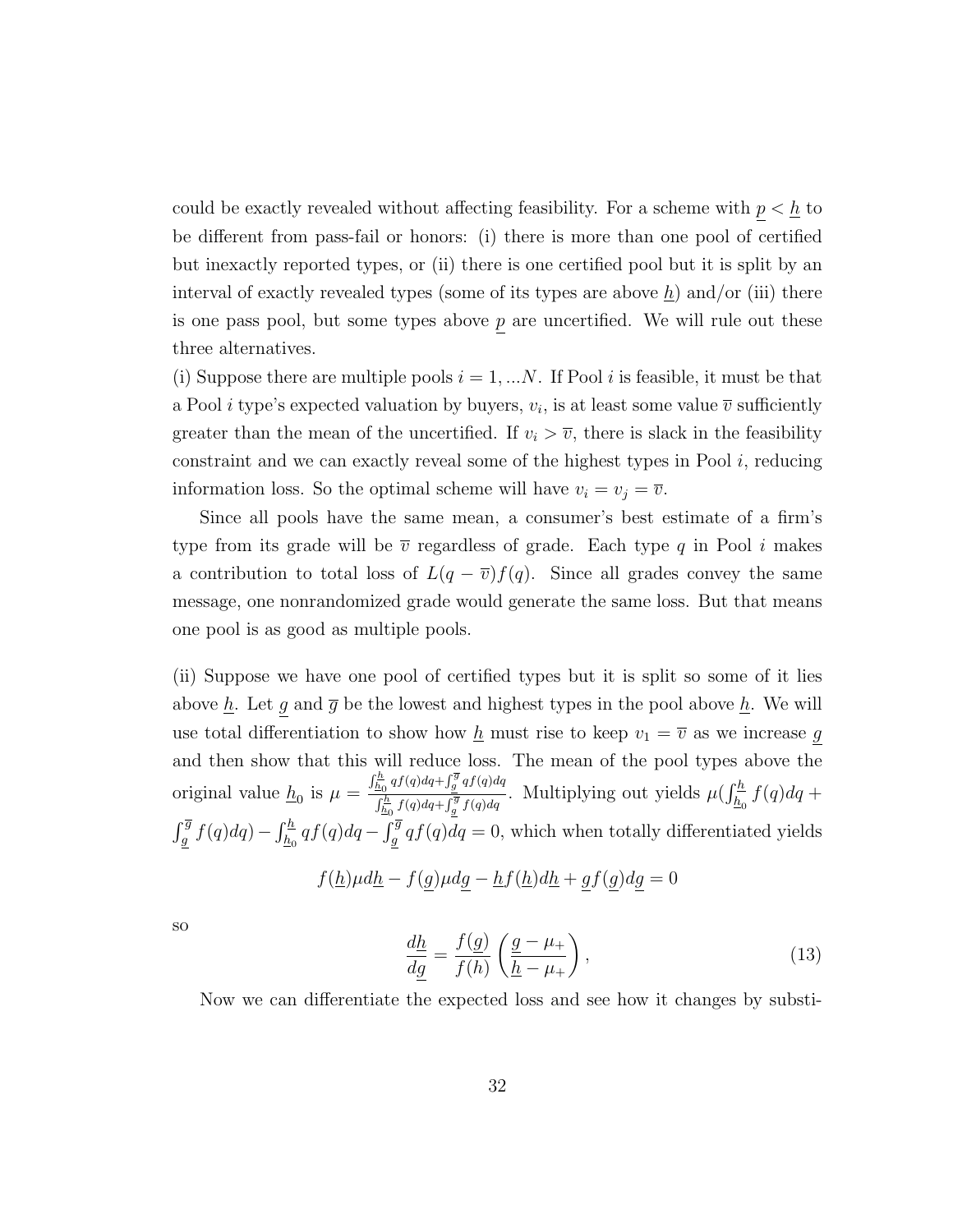tuting for  $\frac{dh}{dg}$ :

$$
\frac{d}{dg} \left( \int_{\underline{h}_0}^{\underline{h}(g)} L(q) f(q) dq + \int_{\underline{g}}^{\overline{g}} L(q) f(q) dq \right)
$$
\n
$$
= \frac{d\underline{h}}{dg} L(h_0) f(h_0) - L(\underline{g}) f(\underline{g})
$$
\n
$$
= f(\underline{g}) \left( \frac{g - \mu}{\underline{h} - \mu} L(h_0) - L(\underline{g}) \right)
$$
\n
$$
\propto \frac{L(\underline{h})}{\underline{h} - \mu} - \frac{L(\underline{g})}{\underline{g} - \mu} < 0,
$$
\n(14)

where the final inequality holds by the convexity of L in q for  $\mu < \underline{h}$  and by  $L(\underline{h})/(\underline{h} - \mu)$  equalling zero for  $\mu = \underline{h}$  (as l'Hopital's rule can show). Therefore we can reduce  $g$  and increase  $h$ , reducing loss while preserving feasibility, and the split pool cannot have been optimal.

(iii) Suppose some types greater than p are uncertified and  $[\underline{u}, \overline{u}]$  is the lowest uncertified interval above  $\bar{p}$ . Define  $\mu_u$  and  $\mu_p$  as the means of all the uncertified and certified intervals. Consider uncertified types in  $(\mu_p, 1]$ . If we exactly reveal them,  $\mu_u$  falls, favoring feasibility, and loss falls too. Next, realize that we need  $\mu_u \leq p$ . If that were not true, then types in the interval  $[p, \mu_u]$  could be transferred to "Uncertified" and their contribution to expected loss would fall since they are closer to  $\mu_u$  than to  $\mu_p$ . Since they are below  $\mu_p$ , this would also maintain feasibility.

We now know any uncertified types are below  $\mu_p$ . Consider the contribution to expected loss of just types in  $[0, p]$ ,  $[p, \underline{u}]$ , and  $[\underline{u}, \overline{u}]$ :

$$
\int_0^{\underline{p}} L(q, \mu_u) f(q) dq + \int_{\underline{p}}^{\underline{u}} L(q, \mu_p) f(q) dq + \int_{\underline{u}}^{\overline{u}} L(q, \mu_u) f(q) dq. \tag{15}
$$

Let us see what happens if we reduce  $\underline{u}$  and then increase p by the same probability mass. This requires  $dpf(p) = du f(u)$ , so  $\frac{dp}{du} = \frac{f(u)}{f(p)}$  $\frac{f(u)}{f(p)}$ . Differentiating equation (15) yields

$$
L(p, \mu_u) f(p) \frac{f(u)}{f(p)} - L(p, \mu_p) f(p) \frac{f(u)}{f(p)} + L(u, \mu_p) f(u) - L(u, \mu_u) f(u) \tag{16}
$$

This is proportional to  $[L(p, \mu_u) - L(u, \mu_u)] + [L(u, \mu_p) - L(p, \mu_p)]$ . Since p is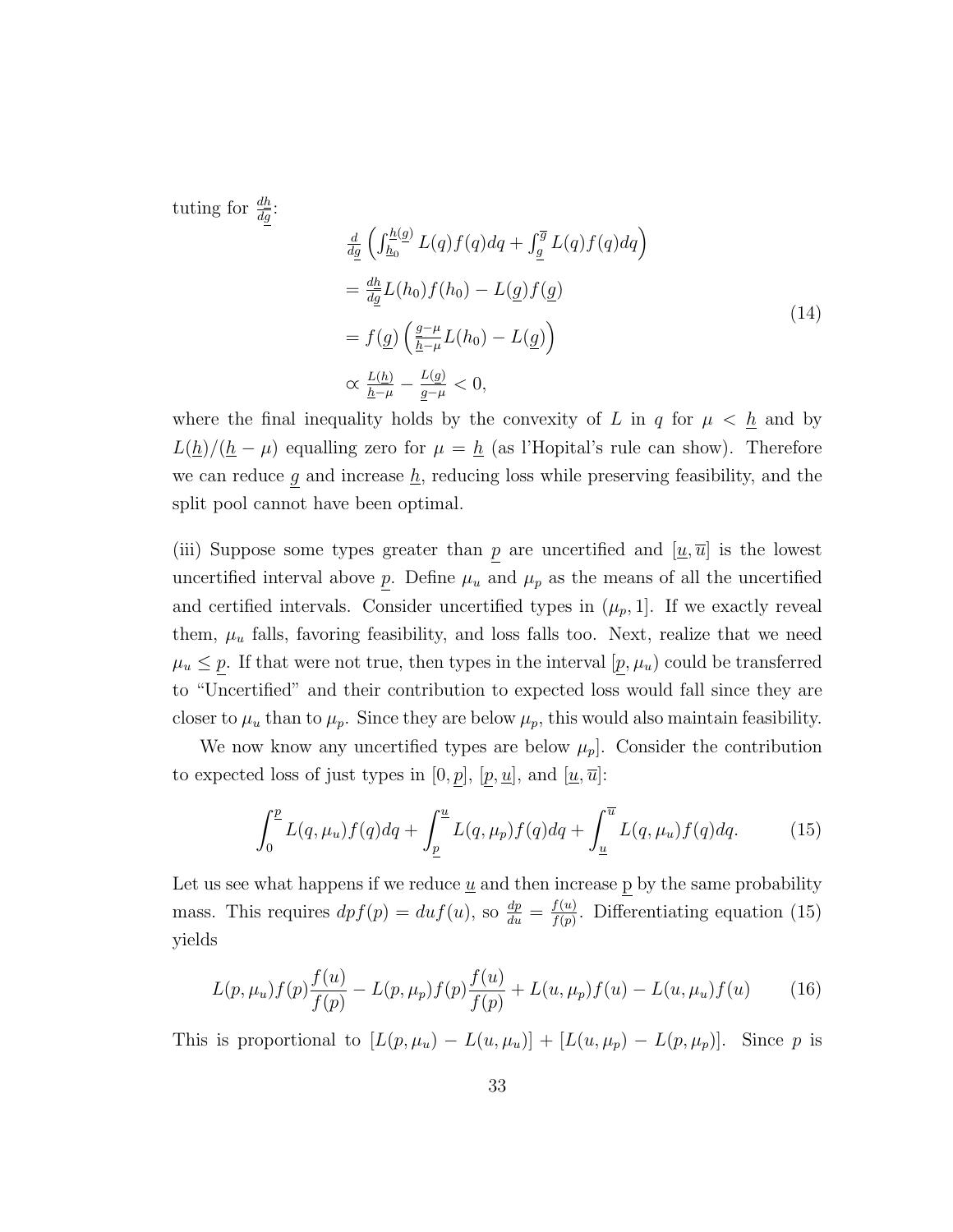further from  $\mu_u$  than u is (because  $\mu_u \leq p$ ), and p is further from  $\mu_u$  than u is (since  $\overline{u} < \mu_p$ ), and since L is convex, loss has fallen.

Thus, schemes (i), (ii), (iii) are ruled out and the Proposition is proved.  $\blacksquare$ 

**Proposition 3 (Pass-fail vs. Honors)** (i) For certification cost c low enough, no grading scheme is superior to honors grading, with the pass and honors cutoffs p and h going to zero as c goes to zero.

(ii) For c high enough, if the quality density  $f$  is strictly logconcave the most informative grading scheme is either pass-fail, or is "almost pass fail"— honors with p going to 0 and h going to 1 as c rises

Proof: (i) We know from Proposition 1's proof that the expected loss from honors grading is less than from exact grading for any  $c$  such that either scheme is feasible, as is the case for c sufficiently small. For sufficiently small c it must be that expected loss from exact grading is less than from pass-fail. As c approaches zero, the expected loss under exact grading approaches 0, while expected loss under passfail is bounded from below by either the pass pool's or the fail pool's contribution to expected loss,

$$
\min_{p} \max \left\{ \int_{0}^{p} L\left(q, E[q|q \le p] \right) f(q) dq, \int_{p}^{1} L\left(q, E[q|q > p] \right) f(q) dq \right\} > 0. \tag{17}
$$

Therefore, as c approaches 0 the optimal scheme is honors grading. Now consider the cutoffs. Suppose as c goes to zero,  $h(c) - p(c)$  does not go to zero. Then by the same argument as above, the expected loss is bounded away from zero, whereas the expected loss for the exact scheme goes to zero—- which contradicts our supposition, so it must be that  $h(c) - p(c)$  does go to zero.

(ii) Since f is logconcave,  $\frac{d}{dx}E[q|q \leq x] < 1$  for any value x by Property (ii), and hence  $\frac{d}{dx}(x - E[q|q \leq x]) > 0$ , so the best exact scheme  $x^*$  is increasing in c and approaches 1 as c approaches  $1 - E[q]$ . Since logconcave functions are unimodal, Property (iv) tells us that the gap

$$
E[q|q \in (p,x)] - E[q|q \le p]
$$
\n
$$
(18)
$$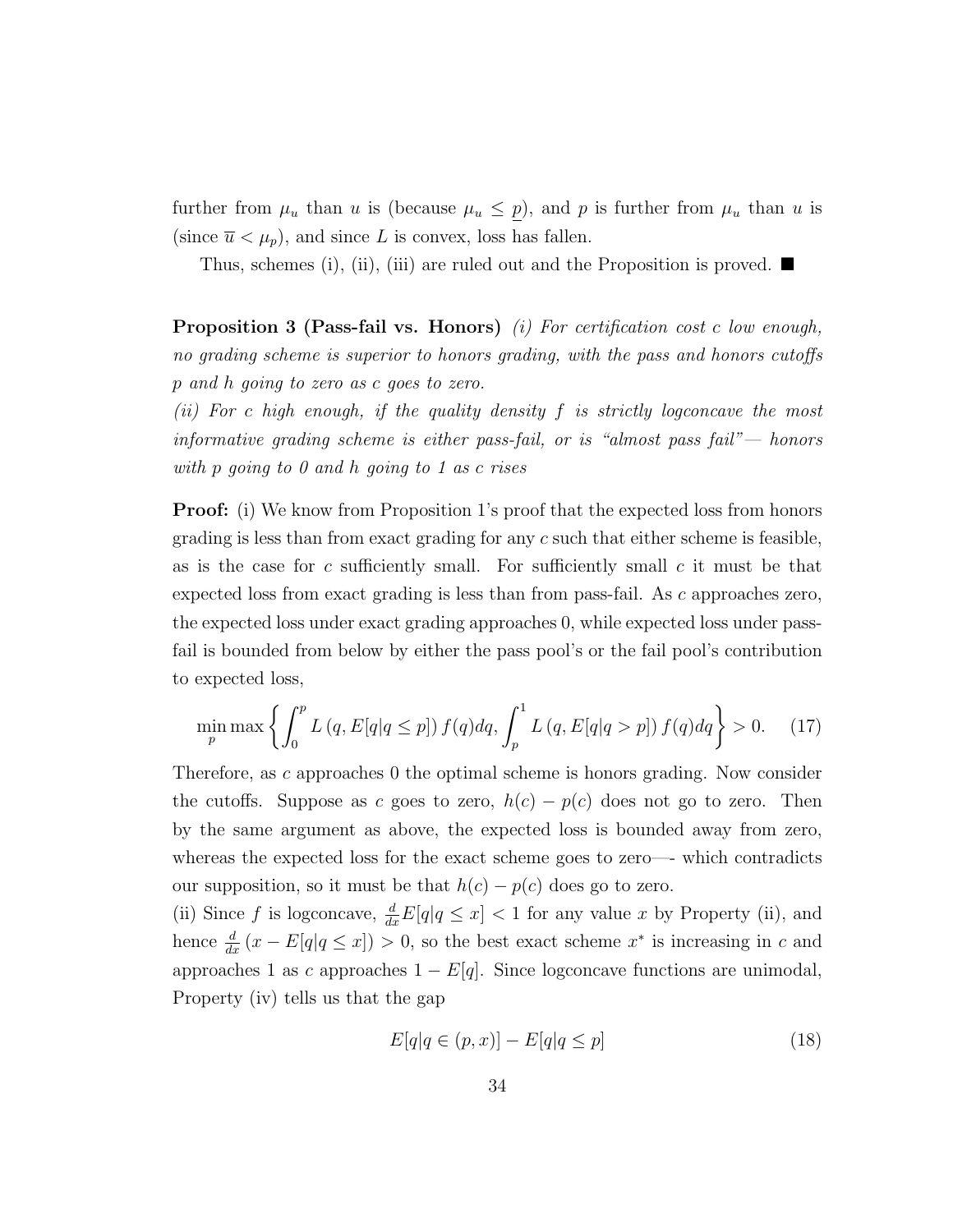is maximized at either  $p = x^*$  or  $p = 0$ .

First, suppose the gap (18) is maximized at  $p = x^*$ , where type  $x^*$  is just willing to be exactly revealed. If c is large enough,  $x^*$  is arbitrarily close to 1. Since (18) is maximized at  $p = x^*$ , the lowest feasible p is also  $x^*$  Therefore, as established in that proposition, expected loss falls by introduction of an honors scheme with  $h > x^*$ , and  $p(h) < x^*$ . This implies that for c high enough that  $x^*$  is close to 1, expected loss is lower with  $h = 1$  and  $p = p(1) < 1$  than for the exact scheme  $x^*$ . But such a scheme is pass-fail.

Second, suppose (18) is maximized at  $p = 0$ . As c approaches  $E[q]$ , to maintain feasibility p must be equal to or approach 0 and h must be equal to or approach 1, so an arbitrarily small fraction of certified senders are exactly graded.  $\blacksquare$ 

**Proposition 4 (Feasibility)** (i) For any quality density  $f$ , if exact grading is feasible then so is honors grading, and if honors is feasible then so is pass-fail. (ii) Pass-fail and honors grading are both feasible for a range of grading costs so high that exact grading is not if

(a)  $f(q)$  is strictly increasing, or

(b)  $f(q)$  strictly quasiconcave and  $f(1)$  is sufficiently large, or

(c)  $f(q)$  is strictly logconcave and  $E[q] > 1/2$ .

**Proof:** Let  $\bar{c}_x, \bar{c}_p$ , and  $\bar{c}_h$  represent the highest feasible certification costs for any exact, pass-fail, and honors grading scheme respectively,  $\bar{c}_x \equiv \sup_{x \in [0,1]} \{c \leq x E[q|q < x]$ ,  $\bar{c}_p \equiv \sup_{p \in [0,1)} \{E[q|q > p] - E[q|q \le p]\}$ , and  $\bar{c}_h \equiv \sup_{p \in [0,h),h \in (0,1)} \{E[q|q \in [0,h],h\in [0,h],h\in [0,h]\}$  $(p, h)$ ] –  $E[q|q \leq p]$ ). We want to show  $\overline{c}_p \geq \overline{c}_h \geq \overline{c}_x$ .

(i) Consider any x such that exact grading is feasible and set  $p = x$  and  $h \in (x, 1]$ . Since  $E[q|q \in (p,h)] > p = x$ , it must be that  $E[q|q \in (p,h)] - E[q|q \leq p] >$  $x - E[q]q < x$ , so honors grading is also feasible. Similarly, for any  $h < 1$ ,  $E[q|q > p] > E[q|q \in (p,h)]$  so if honors grading is feasible so is pass-fail grading. (ii) From (i) it is sufficient to show that  $\overline{c}_h > \overline{c}_x$ .

Condition (ii-a) says  $f' > 0$ . Regarding  $\bar{c}_h$ , by property (iii) the condition implies  $E[q|q \in (p,h)] - E[q|q \leq p]$  is strictly decreasing in p, and by property (i)  $E[q|q \in$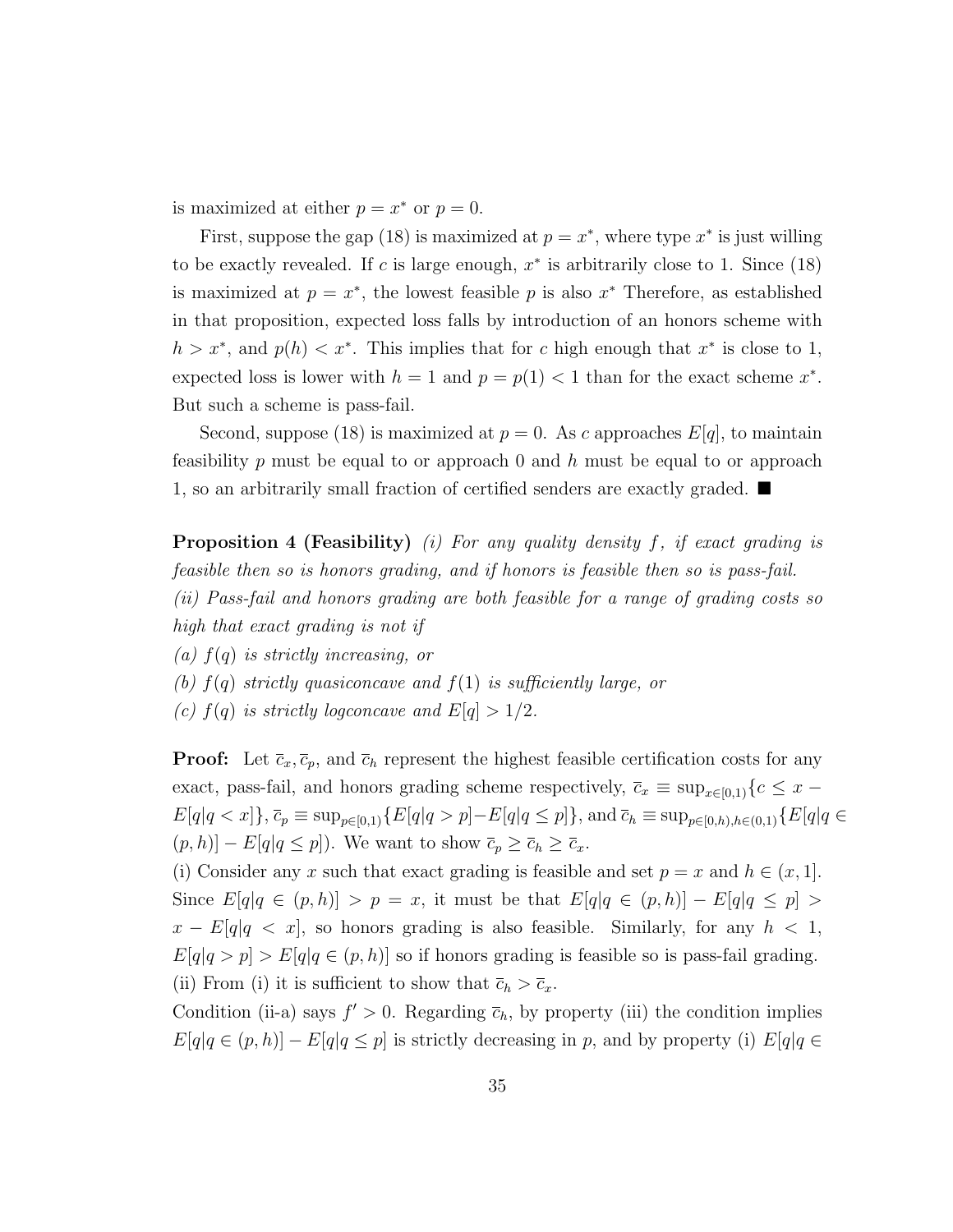$(p, h)$  is increasing in h, so  $\overline{c}_h = E[q]q > 0] - 0 = E[q]$ . Note  $E[q] > 1/2$ since  $f' > 0$  so  $\bar{c}_h > 1/2$ . Regarding  $\bar{c}_x$ ,  $f' > 0$  implies  $E[q|q < x] > x/2$ , so  $\bar{c}_x < \sup_{x \in [0,1)} \{x - x/2\} = 1/2$ . Hence,  $\bar{c}_h > 1/2 > \bar{c}_x$ .

Condition (ii-b) says f is strictly quasiconcave and  $f(1)$  is sufficiently large. Regarding  $\overline{c}_h$ , for  $f(1) > (1/2)/(1-E[q])$ , property (iv) implies that  $E[q|q \in (p,h)]$  $E[q|q \leq p]$  reaches a maximum at  $p = 0$  for any h, and by property (i)  $E[q|q \in$  $(p, h)$  is increasing in h, so again  $\bar{c}_h = E[q]q > 0] - 0 = E[q]$ . Regarding  $\bar{c}_x$ ,  $E[q|q \ge x] > x$  so  $\bar{c}_x < \max_x \{E[q|q \ge x] - E[q|q \le x]\}.$  From property (iv),  $E[q|q \ge x] - E[q|q \le x]$  is maximized at  $x = 1$ , so  $\overline{c}_x < E[q|q \ge 1] - E[q|q \le 0] =$  $E[q]$ . Therefore  $\overline{c}_h > E[q] > \overline{c}_x$ .

Condition (ii-c) says  $f(q)$  is strictly logconcave and  $E[q] > 1/2$ . Regarding  $\overline{c}_h$ , note that an honors grading scheme with  $p = 0$  and h arbitrarily close to 1 is feasible for all  $c < E[q]$ , so  $\bar{c}_h \geq 1/2$ . For f logconcave, property (ii) implies  $x - E[q]q < x$ is maximized at  $x = 1$ , so  $\overline{c}_x = 1 - E[q] < 1/2$ . Therefore  $\overline{c}_h > \overline{c}_x$ . ■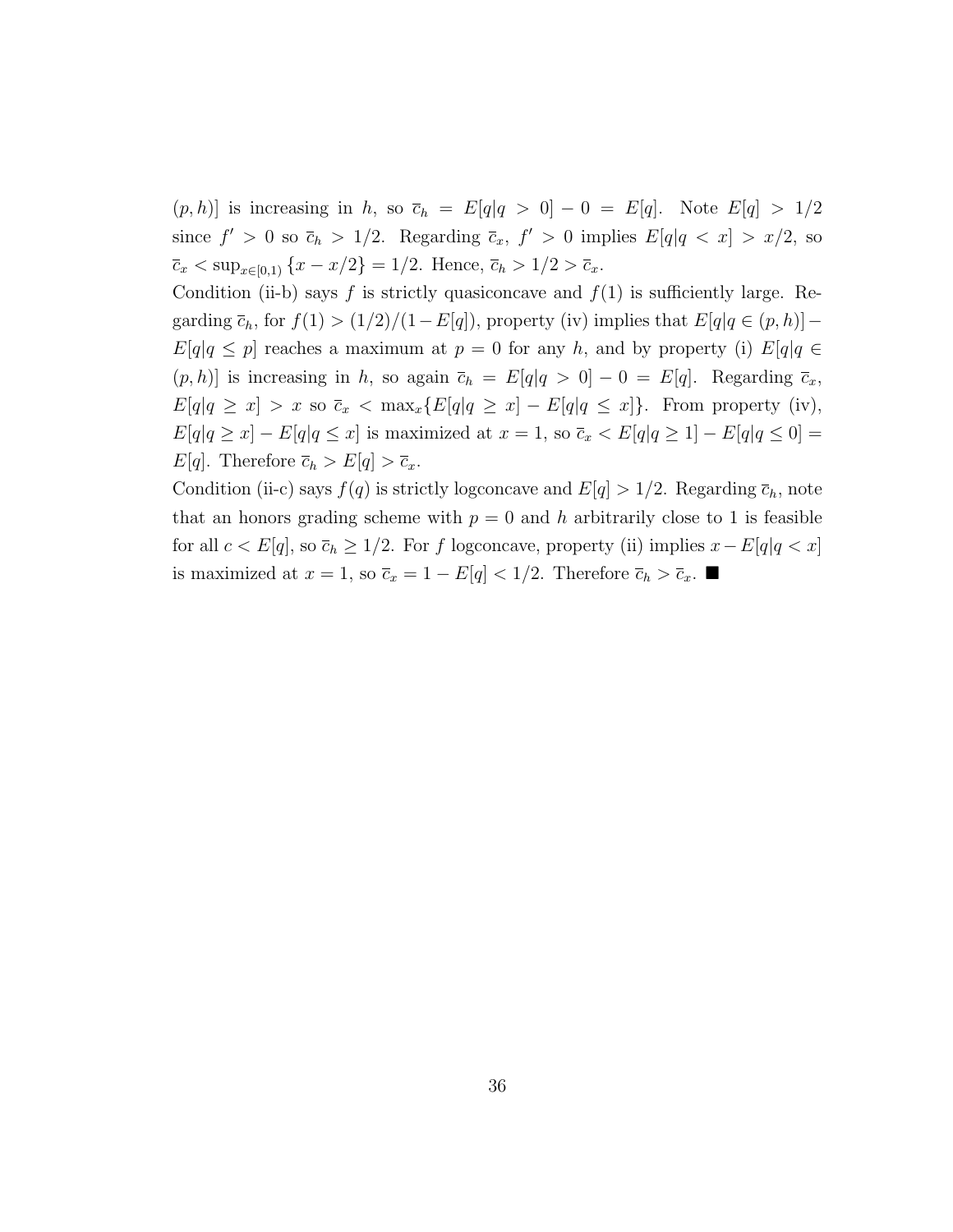## References

- [1] BAGNOLI, MARK & TED BERGSTROM (2005): "Log-Concave Probability and Its Applications," Economic Theory, 26, 445–469.
- [2] BENABOU, ROLAND & JEAN TIROLE (2006): "Incentives and Prosocial Behavior," American Economic Review, 96, 1652–1678.
- [3] BENABOU, ROLAND & JEAN TIROLE (2011): "Laws and Norms," NBER Working Paper No. 17579.
- [4] CHAKRABORTY, ARCHISHMAN & RICK HARBAUGH (2007): "Comparative Cheap Talk," Journal of Economic Theory, 132, 70–94.
- [5] CHAN, WILLIAM, LI HAO & WING SUEN (2007): "A Signaling Theory of Grade Inflation," International Economic Review, 48, 1065–1090.
- [6] CHAHROUR, RYAN (2014) "Public Communication and Information Acquisition," American Economic Journal: Macroeconomics, 6, 73-101.
- [7] COSTRELL, ROBERT M. (1994): "A Simple Model of Educational Standards," American Economic Review, 84, 956–971.
- [8] CRAWFORD,VINCENT P. & JOEL SOBEL (1982) "Strategic Information Transmission," Econometrica, 50, 1431-1451.
- [9] DUBEY, PRADEEP & JOHN GEANAKOPLOS (2010): "Grading Exams: 100,99,98... or A,B,C ?" Games and Economic Behavior, 69 72–94.
- [10] EPPLER, MARTIN J. & JEANNE MENGIS (2004) The Concept of Information Overload: A Review of Literature from Organization Science, Accounting, Marketing, MIS, and Related Disciplines. *Information Society*, 20, 325-344.
- [11] FARHI, EMMANUEL, JOSH LERNER, & JEAN TIROLE (2013) "Fear of Rejection? Tiered Certification and Transparency," RAND Journal of Economics, 44, 610-631.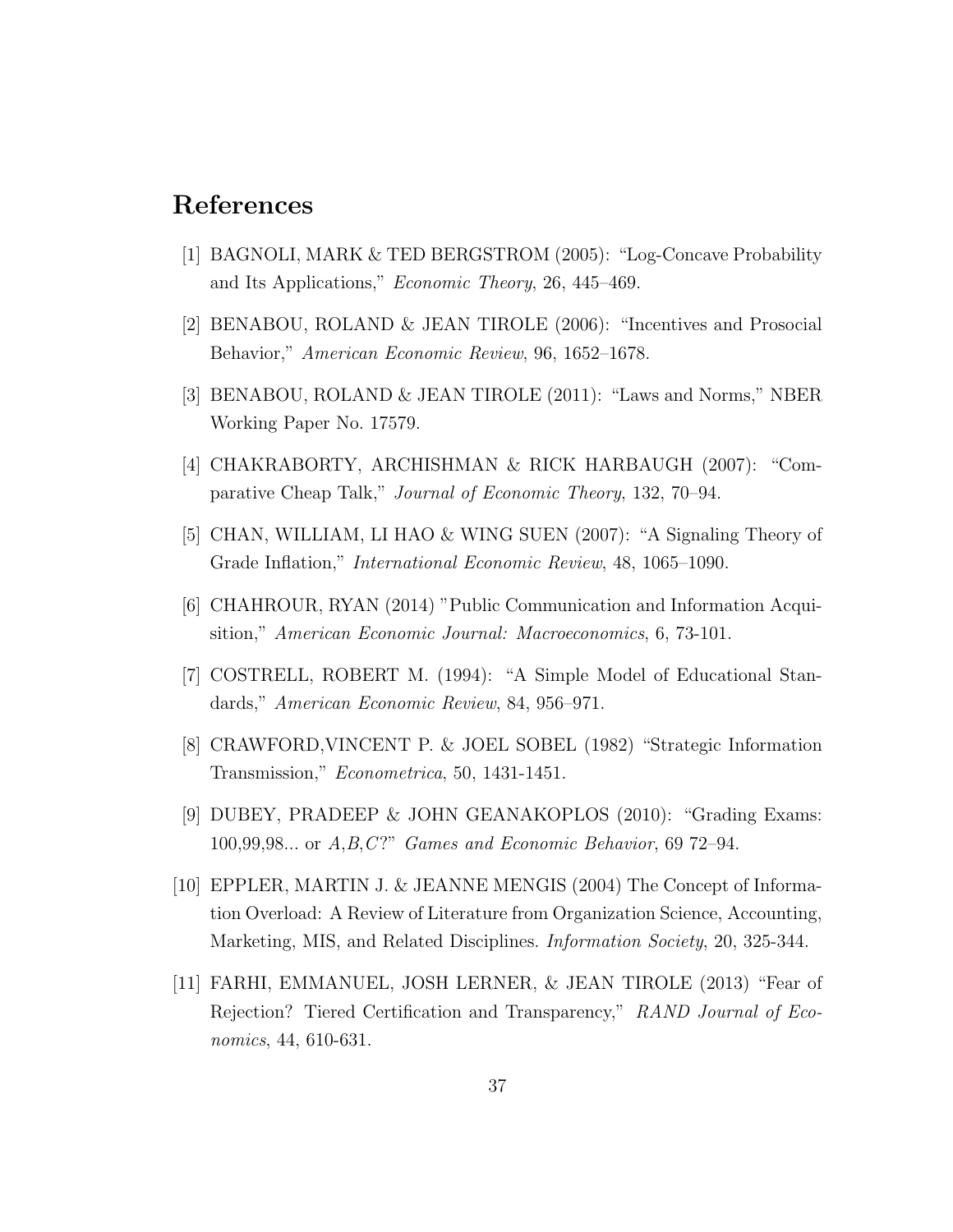- [12] FARRELL, JOSEPH, JANIS K. PAPPALARDO, & HOWARD SHELAN-SKI (2010): "Economics at the FTC: Mergers, Dominant-Firm Conduct, and Consumer Behavior," Review of Industrial Organization, 37, 263–277.
- [13] GINSBERG, WILLIAM (1973) "Concavity and Quasiconcavity in Economics," *Journal of Economic Theory*, 6, 596-605.
- [14] JEWITT, IAN (2004): "Notes on the Shape of Distributions," working paper, Nuffield College, Oxford.
- [15] KAMENICA, EMIR & MATTHEW GENTZKOW (2011): "Bayesian Persuasion," American Economic Review, 101, 2590–2615.
- [16] LERNER, JOSH & JEAN TIROLE (2006): "Forum Shopping," American Economic Review, 96, 1091–1113.
- [17] LIZZERI, ALESSANDRO (1999): "Information Revelation and Certification Intermediaries," RAND Journal of Economics, 30, 214–231.
- [18] MOLDOVANU, BENNY, ANER SELA & XIANWEN SHI (2007): "Contests for Status," Journal of Political Economy, 115, 338–363.
- [19] MORGAN, JOHN & PHILLIP C. STOCKEN (2003): "An Analysis of Stock Recommendations," RAND Journal of Economics, 34, 183–203.
- [20] OSTROVSKY, MICHAEL & MICHAEL SCHWARZ (2010): "Information Disclosure and Unraveling in Matching Markets," American Economic Journal: Microeconomics, 2, 34–63.
- [21] PREKOPA, A. (1973): "On Logarithmic Concave Measures and Functions," Acta Scientarium Mathematicarum, 34, 335–343.
- [22] RAYO, LUIS & ILYA SEGAL (2010): "Optimal Information Disclosure," Journal of Political Economy, 118, 949–987.